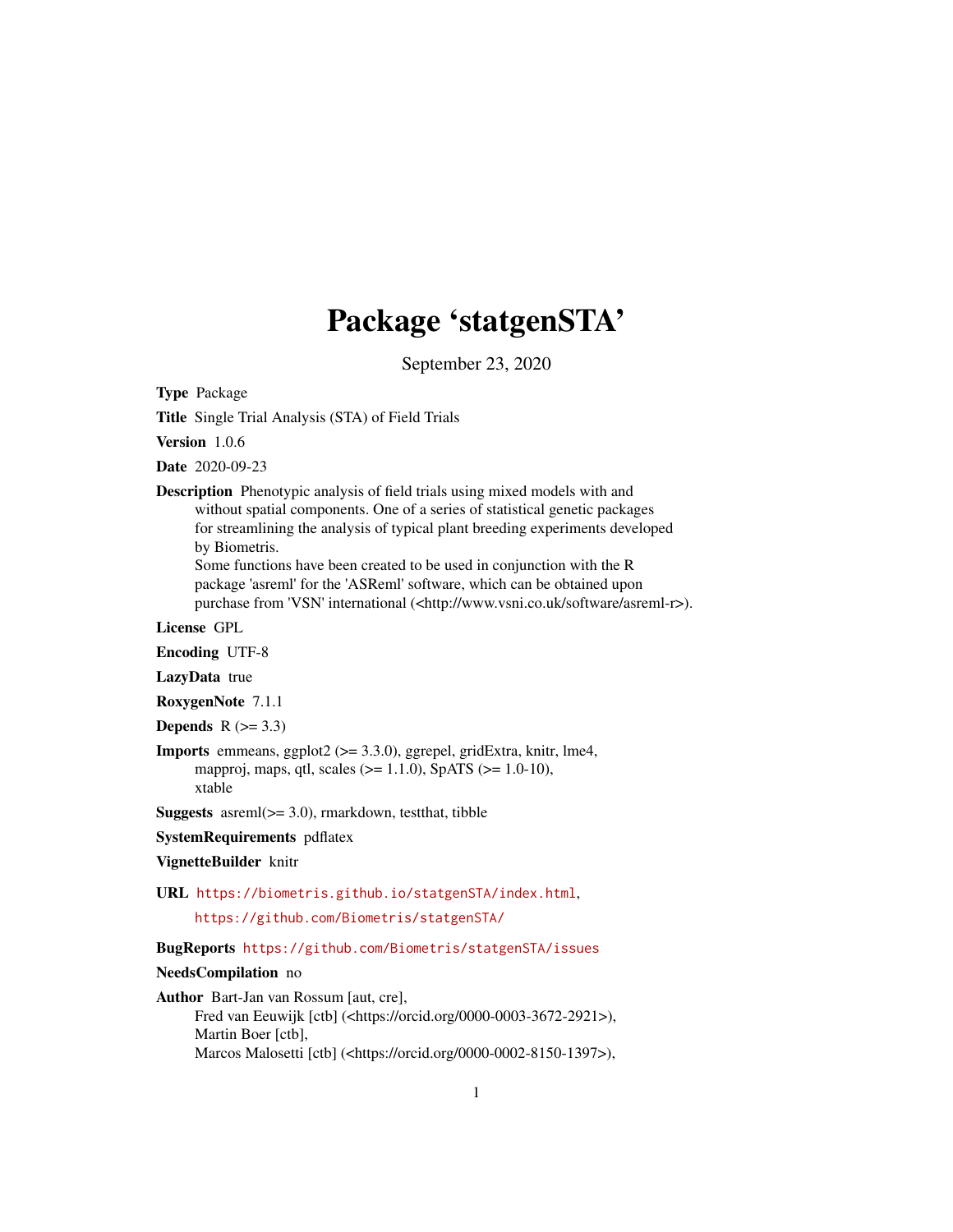```
Daniela Bustos-Korts [ctb] (<https://orcid.org/0000-0003-3827-6726>),
Emilie J. Millet [ctb] (<https://orcid.org/0000-0002-2913-4892>),
Joao Paulo [ctb] (<https://orcid.org/0000-0002-4180-0763>),
Maikel Verouden [ctb] (<https://orcid.org/0000-0002-4893-3323>),
Willem Kruijer [ctb] (<https://orcid.org/0000-0001-7179-1733>),
Ron Wehrens [ctb] (<https://orcid.org/0000-0002-8798-5599>),
Choazhi Zheng [ctb] (<https://orcid.org/0000-0001-6030-3933>)
```
Maintainer Bart-Jan van Rossum <br/> <br/>bart-jan.vanrossum@wur.nl>

Repository CRAN

Date/Publication 2020-09-23 11:50:03 UTC

# R topics documented:

|       | $\mathcal{L}$<br>as.data.frame.extract $\ldots \ldots \ldots \ldots \ldots \ldots \ldots \ldots \ldots \ldots \ldots \ldots \ldots$ |  |
|-------|-------------------------------------------------------------------------------------------------------------------------------------|--|
|       | 3                                                                                                                                   |  |
|       | -5                                                                                                                                  |  |
|       |                                                                                                                                     |  |
|       |                                                                                                                                     |  |
|       |                                                                                                                                     |  |
|       |                                                                                                                                     |  |
|       |                                                                                                                                     |  |
|       |                                                                                                                                     |  |
|       |                                                                                                                                     |  |
|       |                                                                                                                                     |  |
|       |                                                                                                                                     |  |
|       |                                                                                                                                     |  |
|       |                                                                                                                                     |  |
|       |                                                                                                                                     |  |
|       | TDHeat05                                                                                                                            |  |
|       | <b>TDMaize</b>                                                                                                                      |  |
|       |                                                                                                                                     |  |
| Index | 34                                                                                                                                  |  |

as.data.frame.extract *Coerce extracted heritabilities to data.frame*

# Description

Function for coercing heritabilities extracted from an STA object to a data.frame for nicer printing and easier post processing.

#### Usage

```
## S3 method for class 'extract'
as.data.frame(x, row.names = NULL, optional = FALSE, ...)
```
<span id="page-1-0"></span>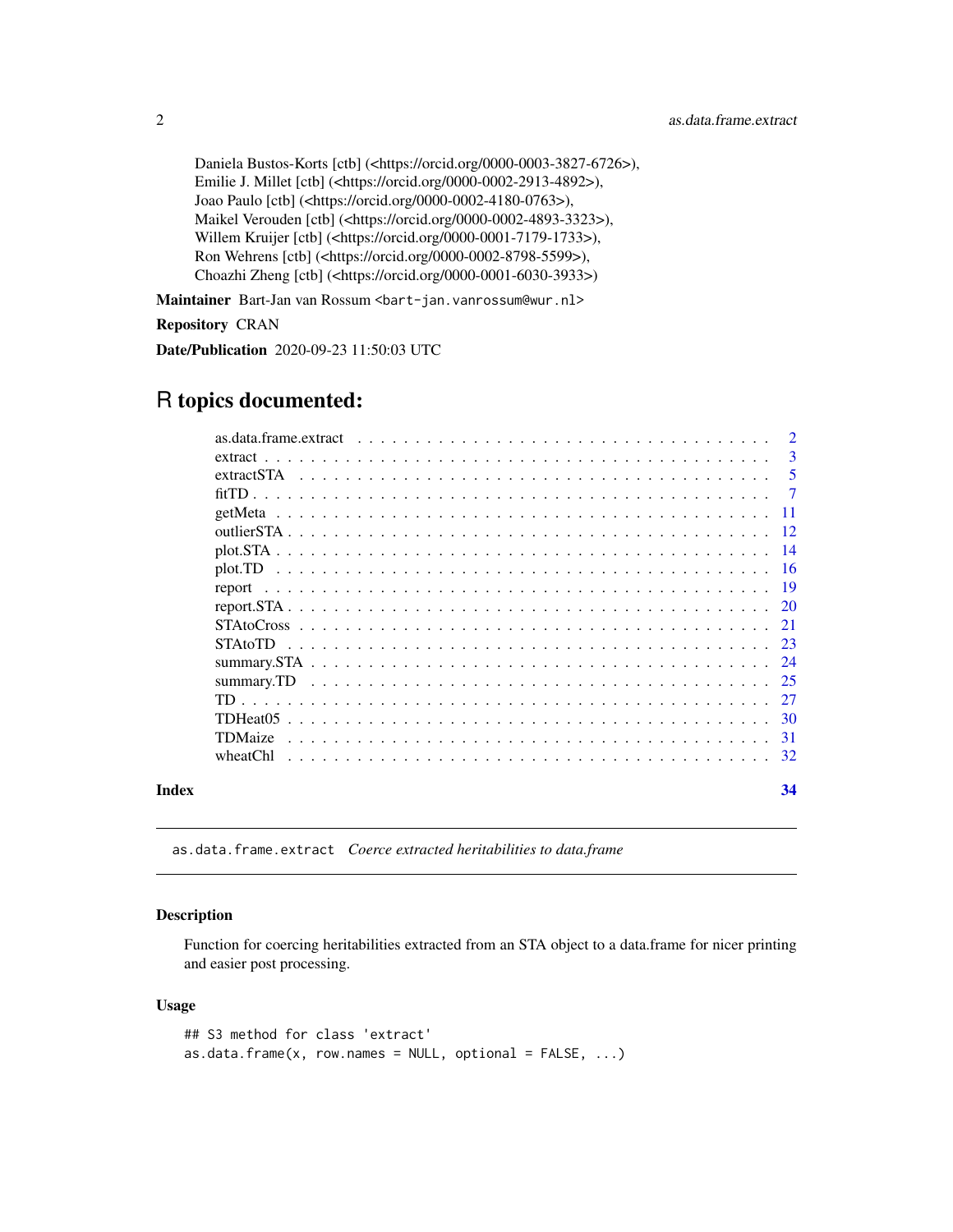#### <span id="page-2-0"></span>extract 3

# Arguments

| $\mathsf{X}$ | An object of class extract.                                              |
|--------------|--------------------------------------------------------------------------|
| row.names    | An optional character vector of row names to be added to the data frame. |
| optional     | Ignored.                                                                 |
| $\cdots$     | Ignored.                                                                 |

extract *Extract statistics from Fitted Models*

# Description

This function is deprecated. Use [extractSTA](#page-4-1) for extracting results from fitted models.

# Usage

```
extract(
 STA,
 trials = names(STA),traits = NULL,
 what = "all",keep = NULL,
  restoreColNames = FALSE
)
```
# Arguments

| STA    | An object of class STA.                                                                                                                                                                                                                                                                                                                                                                                                                        |
|--------|------------------------------------------------------------------------------------------------------------------------------------------------------------------------------------------------------------------------------------------------------------------------------------------------------------------------------------------------------------------------------------------------------------------------------------------------|
| trials | A character vector of trials for which the statistics should be computed. If not<br>supplied, statistics are computed for all trials that have been modeled.                                                                                                                                                                                                                                                                                   |
| traits | A character vector of traits for which the statistics should be computed. If not<br>supplied, statistics are computed for all traits that have been modeled.                                                                                                                                                                                                                                                                                   |
| what   | A character vector indicating which statistics should be computed. Most statis-<br>tics are available for all models, some only for models fitted using a certain<br>engine. If this is the case, this is indicated in the list with options in details.<br>If what $=$ "all", all available statistics are computed.                                                                                                                          |
| keep   | A character vector of column(s) in the object of class TD used for modeling.<br>These columns will be kept as output when computing fitted values, residuals,<br>standardized residuals and rMeans. Columns can also be kept when computing<br>(se) BLUEs and (se) BLUPs but only if the column to keep contains unique values<br>for the modeled variables, i.e. a column repId with several different values per<br>genotype cannot be kept. |
|        |                                                                                                                                                                                                                                                                                                                                                                                                                                                |

restoreColNames

Should the original column names be restored in the output of the extracted data?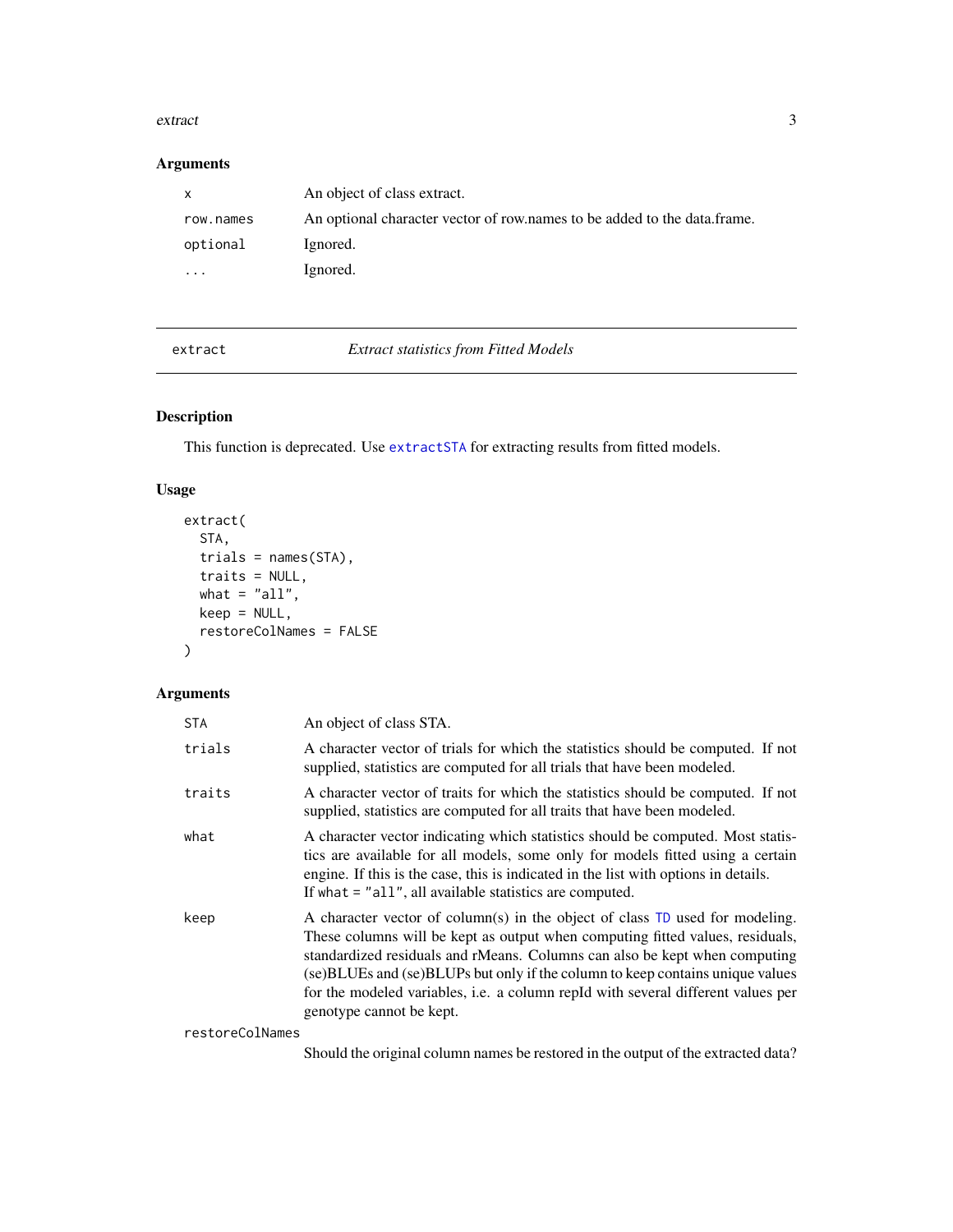#### <span id="page-3-0"></span>Details

Possible options for what are:

- F BLUEs Best Lineair Unbiased Estimators.
- F seBLUES Standard errors of the BLUEs.
- R BLUPs Best Lineair Unbiased Predictors.
- R seBLUPs Standard errors of the BLUPs.
- F ue Unit errors only for lme4 and asreml.
- R heritability Heritability.
- F varCompF Variance components for model with genotype as fixed component.
- R varCompR Variance components for model with genotype as random component.
- R varGen Genetic variance component(s).
- R varErr Residual variance component(s) only for lme4 and asreml.
- R varSpat Spatial variance components only for SpATS.
- F fitted Fitted values for the model with genotype as fixed component.
- F residF Residuals for the model with genotype as fixed component.
- F stdResF Standardized residuals for the model with genotype as fixed component
- R rMeans Fitted values for the model with genotype as random component.
- R ranEf Random genetic effects.
- F residR Residuals for the model with genotype as random component.
- F stdResR Standardized residuals for the model with genotype as random component
- F wald Results of the wald test only for lme4 and asreml.
- F CV Coefficient of variation only for lme4 and asreml.
- F rDfF Residual degrees of freedom for the model with genotype as fixed component.
- R rDfR Residual degrees of freedom for the model with genotype as random component.
- R effDim Effective dimensions only for SpATS.
- R ratEffDim Ratio's of the effective dimensions only for SpATS.
- F sed Standard error of difference only for asreml.
- F lsd Least significant difference only for asreml.
- all All available statistics.

#### Value

A list with, per trial for which statistics have been extracted, a list of those statistics.

#### See Also

[fitTD](#page-6-1)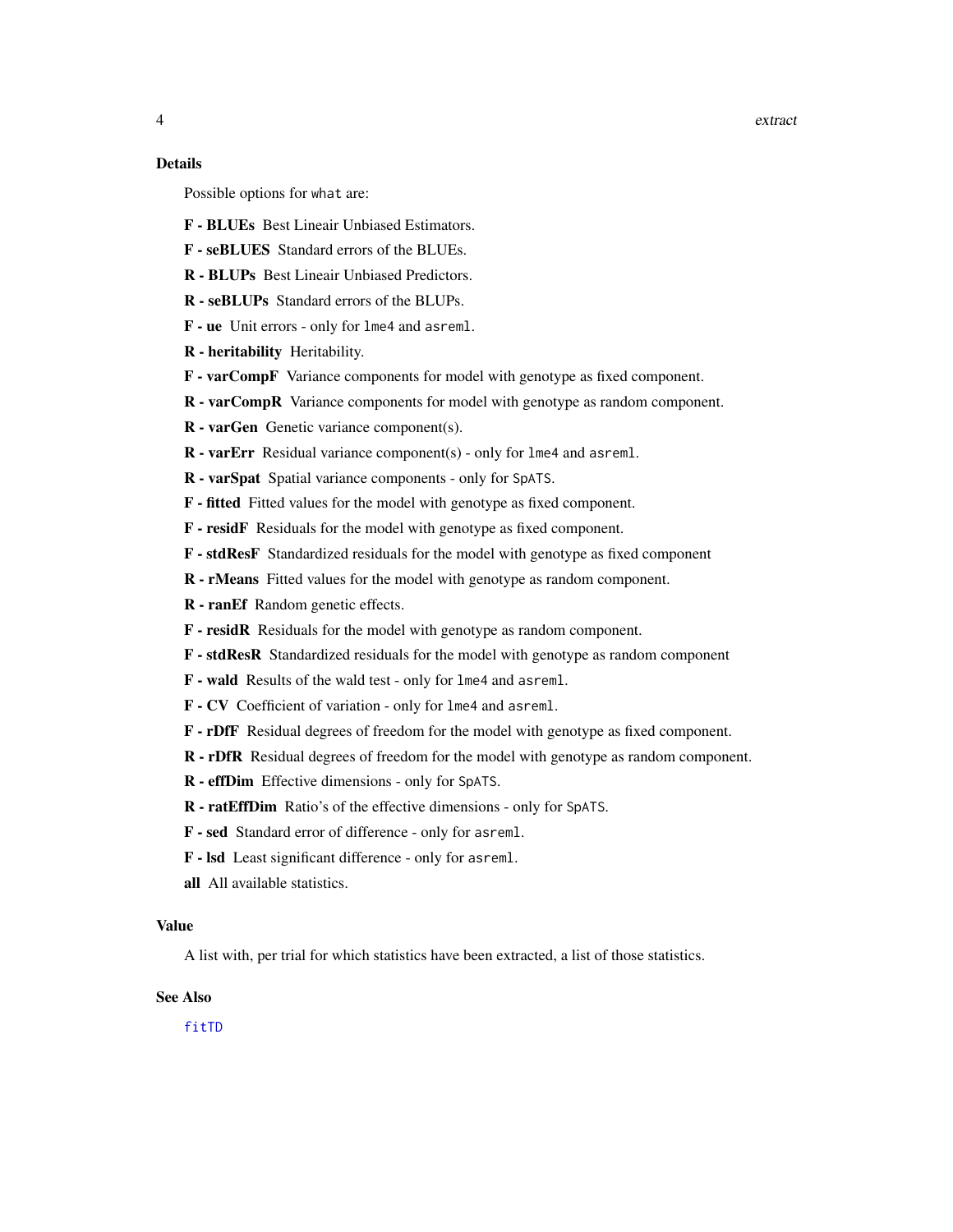#### Description

Extract and calculate various results for fitted models such as BLUEs, BLUPs, unit errors and heritabilities. For a full list of results that can be extracted, see Details.

The result(s) to extract are specified in what. If a single result is extracted, if possible, this result is returned as a data.frame. If this is not possible, the result is returned as a list. If multiple results are extracted at the same time, these are always returned as a list. Where relevant, this behavior can be changed by specifying asDataFrame. Results that are returned as data.frame are marked as such in the data.frame column in the table in Details.

Most results can only be calculated if a model is fitted with genotype as fixed or with genotype as random. E.g. to compute heritabilies a model should be fitted with genotype as random effect. This is indicated in the list in Details with "F" and "R" respectively.

# Usage

```
extractSTA(
  STA,
  trials = names(STA),
  traits = NULL,
  what = "all",asDataFrame = length(what) == 1 && what != "all",
  keep = NULL,
  restoreColNames = FALSE
)
```
#### Arguments

| STA         | An object of class STA.                                                                                                                                                                                                                                                                                               |
|-------------|-----------------------------------------------------------------------------------------------------------------------------------------------------------------------------------------------------------------------------------------------------------------------------------------------------------------------|
| trials      | A character vector of trials for which the statistics should be computed. If not<br>supplied, statistics are computed for all trials that have been modeled.                                                                                                                                                          |
| traits      | A character vector of traits for which the statistics should be computed. If not<br>supplied, statistics are computed for all traits that have been modeled.                                                                                                                                                          |
| what        | A character vector indicating which statistics should be computed. Most statis-<br>tics are available for all models, some only for models fitted using a certain<br>engine. If this is the case, this is indicated in the list with options in details.<br>If what $=$ "all", all available statistics are computed. |
| asDataFrame | Should the output be reshaped to a data frame. This is only possible if the num-<br>ber of statistics to extract is one.                                                                                                                                                                                              |
| keep        | A character vector of column(s) in the object of class TD used for modeling.<br>These columns will be kept as output when computing fitted values, residuals,                                                                                                                                                         |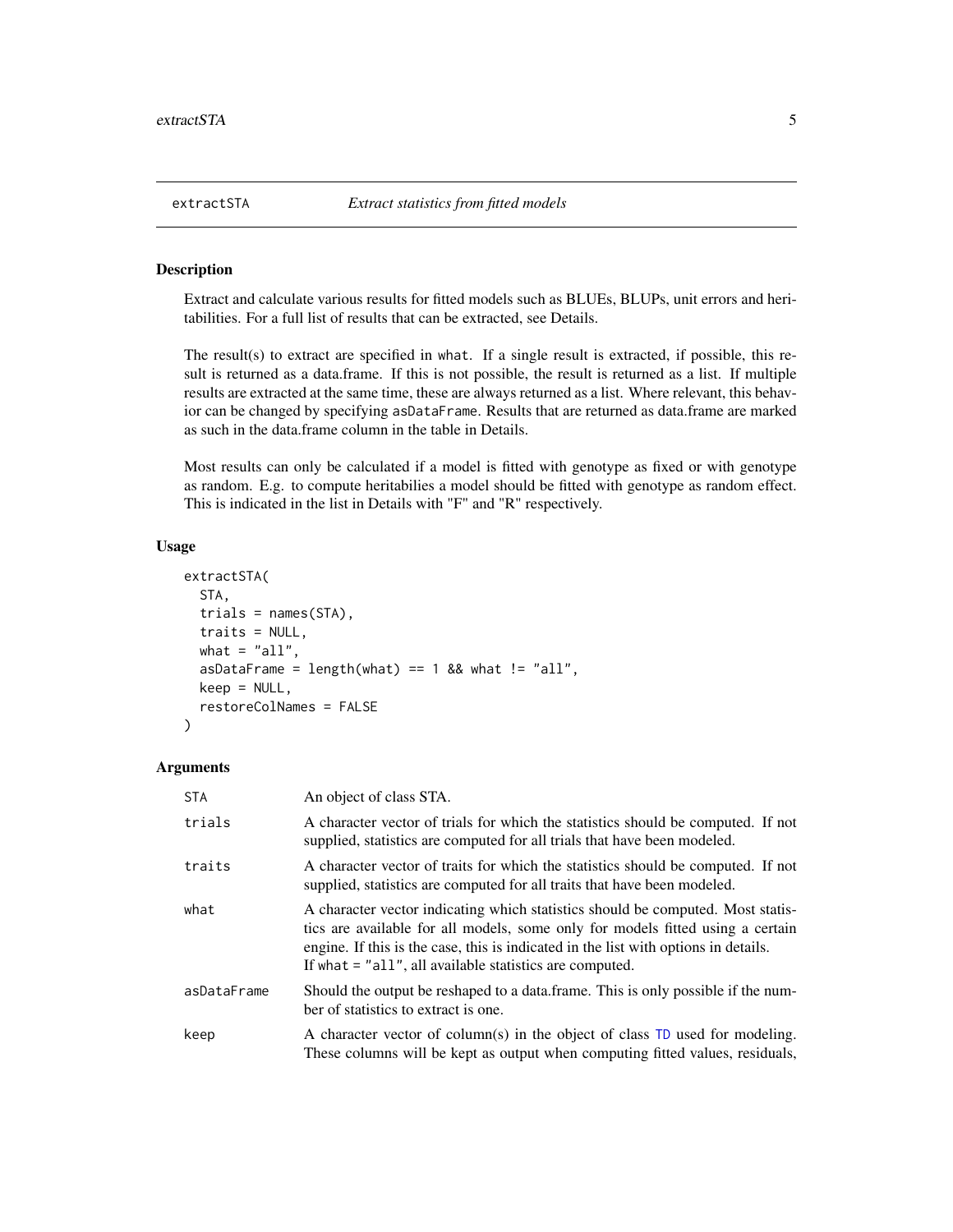#### <span id="page-5-0"></span>6 extractSTA

standardized residuals and rMeans. Columns can also be kept when computing (se)BLUEs and (se)BLUPs but only if the column to keep contains unique values for the modeled variables, i.e. a column repId with several different values per genotype cannot be kept.

restoreColNames

Should the original column names be restored in the output of the extracted data?

# Details

Possible options for what are:

| model                     | description                                                                | data.frame                                                                  |
|---------------------------|----------------------------------------------------------------------------|-----------------------------------------------------------------------------|
| $\mathbf F$               | <b>Best Linear Unbiased Estimators</b>                                     | yes                                                                         |
| F                         | standard errors of the BLUEs                                               | yes                                                                         |
| $\mathbf F$               | unit errors - only for lme4 and asreml                                     | yes                                                                         |
| $\boldsymbol{\mathrm{F}}$ | variance components for the model with genotype as fixed component         |                                                                             |
| $\mathbf F$               | fitted values for the model with genotype as fixed component               | yes                                                                         |
| $\boldsymbol{\mathrm{F}}$ | residuals for the model with genotype as fixed component                   | yes                                                                         |
| $\boldsymbol{\mathrm{F}}$ | standardized residuals for the model with genotype as fixed component      | yes                                                                         |
| $\mathbf F$               | results of the wald test - only for lme4 and asreml                        |                                                                             |
| F                         | Coefficient of Variation - only for lme4 and asreml                        | yes                                                                         |
| $\mathbf F$               | residual degrees of freedom for the model with genotype as fixed component | yes                                                                         |
| ${\bf F}$                 | standard error of difference - only for asreml                             |                                                                             |
| $\boldsymbol{\mathrm{F}}$ | least significant difference - only for asreml                             |                                                                             |
| $\mathbf R$               | <b>Best Linear Unbiased Predictors</b>                                     | yes                                                                         |
| $\mathbf R$               | standard errors of the BLUPs                                               | yes                                                                         |
| R                         | broad sense heritability                                                   | yes                                                                         |
| R                         | variance components for the model with genotype as random component        |                                                                             |
| $\mathbf{R}$              | genetic variance component                                                 | yes                                                                         |
| $\mathbf{R}$              | residual variance component                                                | yes                                                                         |
| $\mathbf{R}$              | spatial variance components - only for SpATS                               |                                                                             |
| $\mathbf R$               | fitted values for the model with genotype as random component              | yes                                                                         |
| R                         | random genetic effects                                                     | yes                                                                         |
| R                         | residuals for the model with genotype as random component                  | yes                                                                         |
| $\mathbf R$               | standardized residuals for the model with genotype as random component     | yes                                                                         |
| R                         |                                                                            | yes                                                                         |
| R                         | effective dimensions - only for SpATS                                      |                                                                             |
| R                         | ratios of the effective dimensions - only for SpATS                        |                                                                             |
|                           |                                                                            | residual degrees of freedom for the model with genotype as random component |

# Value

A list with, per trial for which statistics have been extracted, a list of those statistics.

# See Also

[fitTD](#page-6-1)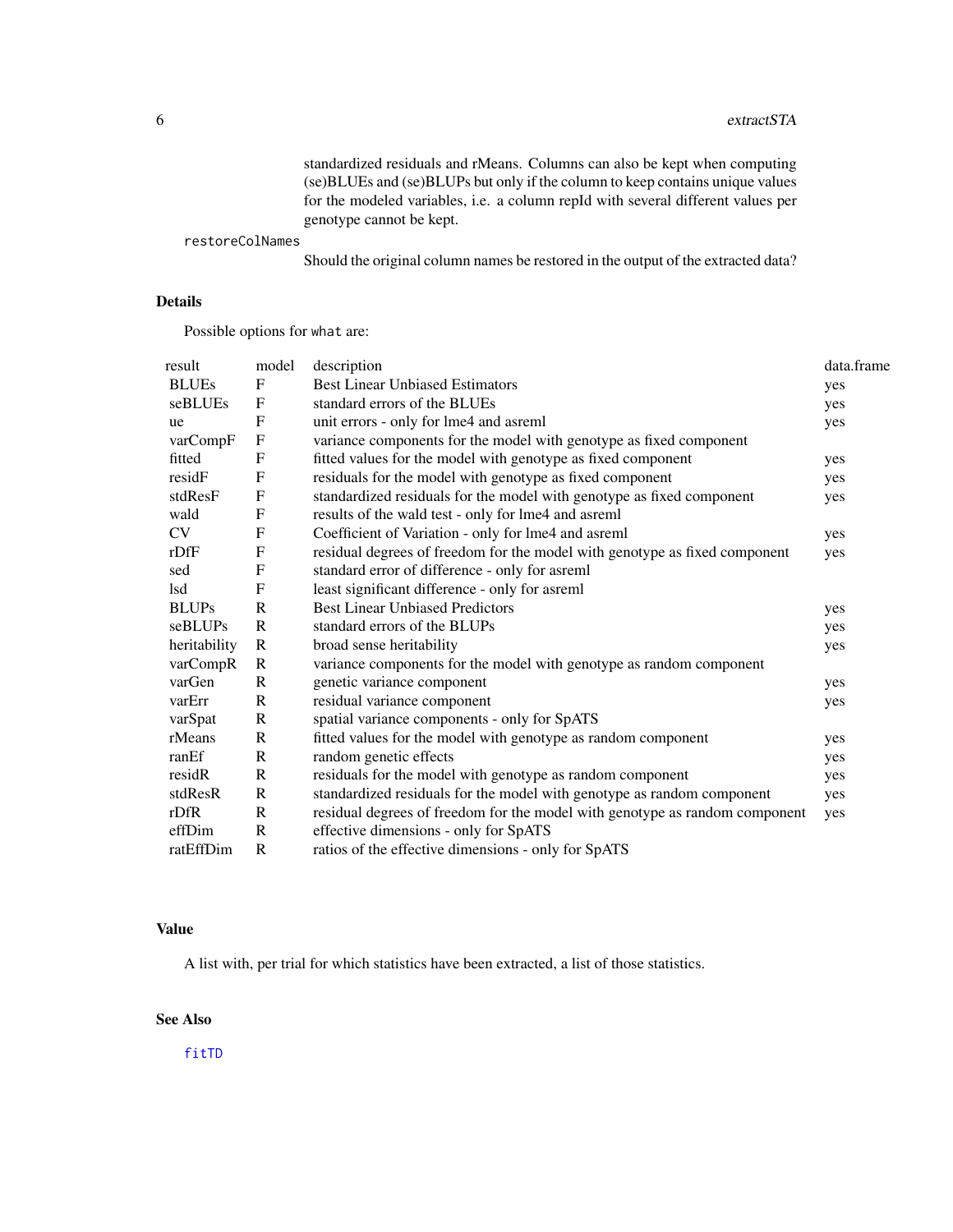## <span id="page-6-0"></span>fitTD 7 and 7 and 7 and 7 and 7 and 7 and 7 and 7 and 7 and 7 and 7 and 7 and 7 and 7 and 7 and 7 and 7 and 7 and 7 and 7 and 7 and 7 and 7 and 7 and 7 and 7 and 7 and 7 and 7 and 7 and 7 and 7 and 7 and 7 and 7 and 7 and

# Examples

```
## Fit model using SpATS.
myModel <- fitTD(TD = TDHeat05, design = "res.rowcol", traits = "yield")
## Extract all available statistics from the fitted model.
extr <- extractSTA(myModel)
## Extract only the BLUEs from the fitted model.
BLUEs <- extractSTA(myModel, what = "BLUEs")
## Extract only the BLUEs from the fitted model and keep trial as variable in
## the output.
BLUEs2 <- extractSTA(myModel, what = "BLUEs", keep = "trial")
```
<span id="page-6-1"></span>fitTD *Fit single trial mixed model*

### Description

Perform REML analysis given a specific experimental design using either SpATS, lme4 or asreml. SpATS is used as a default method when row coordinates (rowCoord) and column coordinates (colCoord) are present, lme4 otherwise. See details for the exact models fitted.

# Usage

```
fitTD(
  TD,
  trials = names(TD),
  design = NULL,
  traits,
  what = c("fixed", "random"),covariates = NULL,
  useCheckId = FALSE,
  spatial = FALSE,engine = NA,
  control = NULL,
  progress = FALSE,
  ...
\mathcal{L}
```
#### Arguments

| TD     | An object of class TD.                                                          |
|--------|---------------------------------------------------------------------------------|
| trials | A character vector specifying the trials for which the models should be fitted. |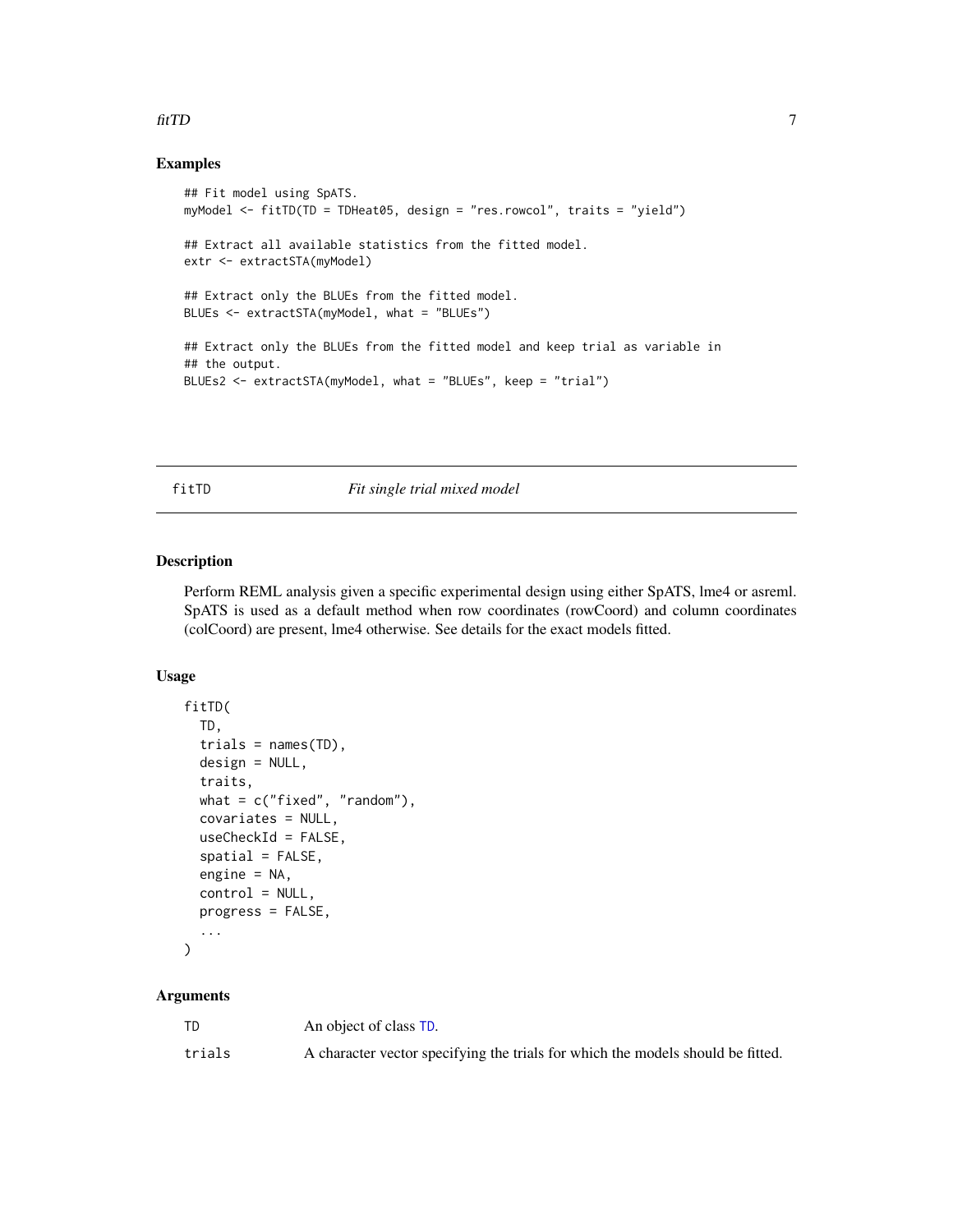<span id="page-7-0"></span>

| design     | A character string specifying the experimental design. Either "ibd" (incomplete<br>block design), "res.ibd" (resolvable incomplete block design), "rcbd" (random-<br>ized complete block design), "rowcol" (row column design) or "res.rowcol" (re-<br>solvable row column design). Can be ignored when the trial design is specified<br>in the meta data (see setMeta).                                                                                                                                                                                              |
|------------|-----------------------------------------------------------------------------------------------------------------------------------------------------------------------------------------------------------------------------------------------------------------------------------------------------------------------------------------------------------------------------------------------------------------------------------------------------------------------------------------------------------------------------------------------------------------------|
| traits     | A character vector specifying the traits for which the models should be fitted.                                                                                                                                                                                                                                                                                                                                                                                                                                                                                       |
| what       | A character vector specifying whether "genotype" should be fitted as fixed or<br>random effect. If not specified, both models are fitted.                                                                                                                                                                                                                                                                                                                                                                                                                             |
| covariates | A character vector specifying covariates to be fitted as extra fixed effects in the<br>model.                                                                                                                                                                                                                                                                                                                                                                                                                                                                         |
| useCheckId | Should checkId be used as a fixed effect in the model?<br>If TRUE, TD has to contain a column 'checkId'.                                                                                                                                                                                                                                                                                                                                                                                                                                                              |
| spatial    | Should spatial models be tried? Spatial models can only be fitted with SpATS<br>and asreml. If SpATS is used for modeling, only spatial models can be fitted and<br>spatial is always set to TRUE. If asreml is used, fitting spatial models is optional.                                                                                                                                                                                                                                                                                                             |
| engine     | A character string specifying the name of the mixed modeling engine to use,<br>either "SpATS", "lme4" or "asreml." For spatial models, "SpaTS" is used as<br>default, for other models "lme4".                                                                                                                                                                                                                                                                                                                                                                        |
| control    | An optional list with control parameters to be passed to the actual fitting func-<br>tions. Currently nSeg and nestDiv are valid parameters when fitting a model<br>using SpATS. They pass a value to nseg and nest.div in PSANOVA respectively.<br>For nSeg also a named list can be supplied containing values for nSeg per trial.<br>criterion is a valid parameter when fitting a spatial model using asreml. It<br>may be used to pass a goodness-of-fit criterion for comparing different spatial<br>models. See also in details. Other parameters are ignored. |
| progress   | Should the progress of the modeling be printed. If TRUE, for every trial a line is<br>output indicating the traits fitted for the particular trial.                                                                                                                                                                                                                                                                                                                                                                                                                   |
|            | Further arguments to be passed to SpATS, lme4 or asreml.                                                                                                                                                                                                                                                                                                                                                                                                                                                                                                              |

# Details

The actual model fitted depends on the design. For the supported designs, the following models are used:

| Design                             | Code       | Model fitted                                                            |
|------------------------------------|------------|-------------------------------------------------------------------------|
| incomplete block design            | ibd        | trait = subBlock + genotype + $\epsilon$                                |
| resolvable incomplete block design | res.ibd    | trait = $repId$ + $repId$ : subBlock + genotype + $\epsilon$            |
| randomized complete block design   | rcbd       | trait = $repId$ + genotype + $\epsilon$                                 |
| row column design                  | rowcol     | trait = $rowId + colId + genotype + \epsilon$                           |
| resolvable row column design       | res.rowcol | trait = $repId$ + $repId:rowId$ + $repId:colld$ + $genotype + \epsilon$ |

In the models above, fixed effects are indicated in *italics* whereas random effects are indicated in bold. genotype can be fitted as fixed or as random effect depending on the value of the parameter what. Extra fixed effects may be fitted using the parameter covariates.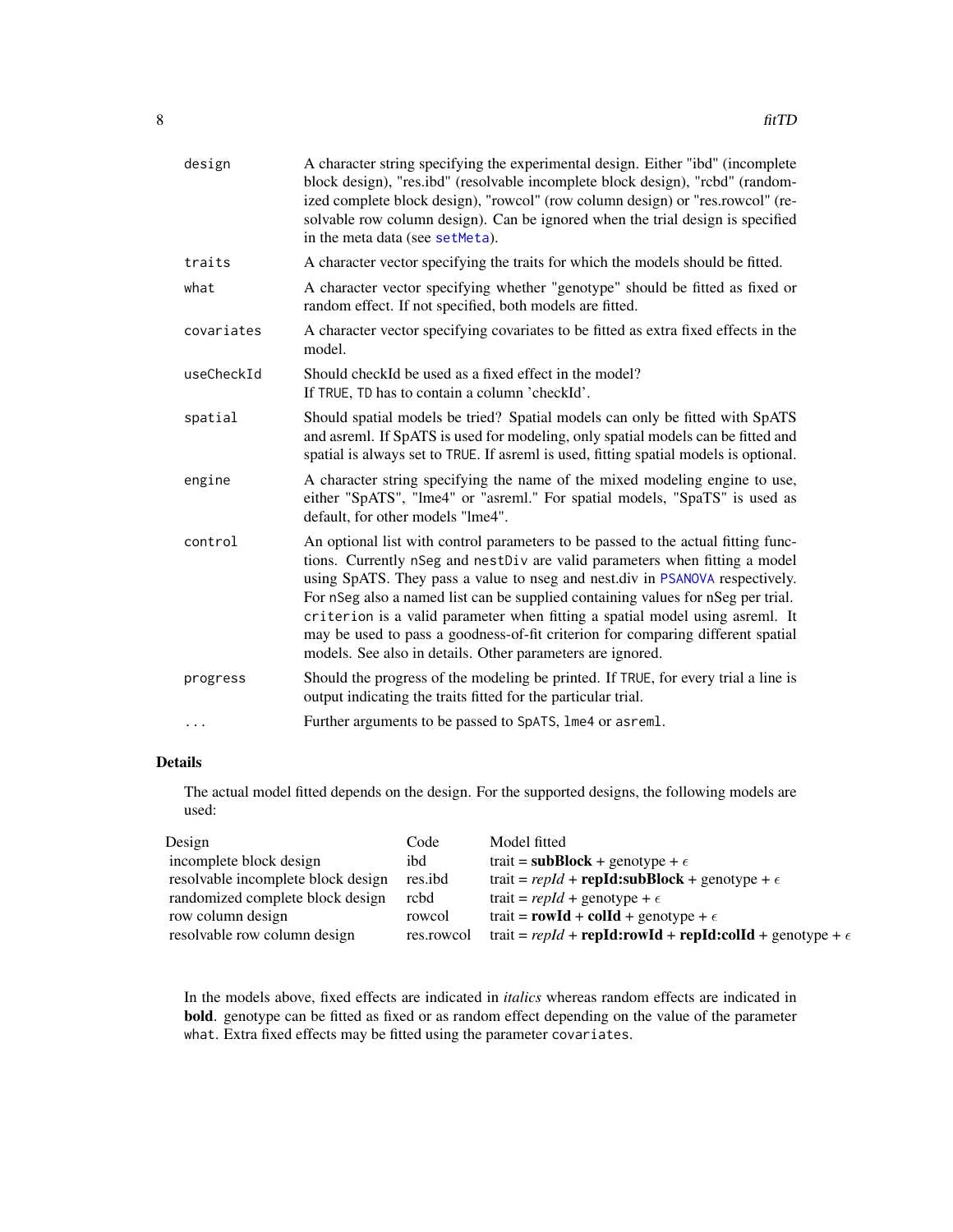<span id="page-8-0"></span>If SpATS is used as modeling engine, an extra spatial term is always included in the model. This term is constructed using the function [PSANOVA](#page-0-0) from the SpATS package as

PSANOVA(colCoord,rowCoord,nseg = nSeg,nest.div = 2) where

nSeg = (number of columns / 2,number of rows / 2). nseg and nest.div can be modified using the control parameter.

When asreml is used for modeling and spatial is TRUE six models are fitted with different random terms and covariance structure. The best model is determined based on a goodness-of-fit criterion, either AIC or BIC. This can be set using the control parameter criterion, default is AIC. The fitted random terms depend on the structure of the data. If the design has a regular structure, i.e. all replicates appear the same amount of times in the design, the following combinations of random and spatial terms are fitted:

| Random part                             | Spatial part          |
|-----------------------------------------|-----------------------|
| random effects based on design          | none                  |
| random effects based on design          | ar1(rowId):colld      |
| random effects based on design          | rowId:ar1(colId)      |
| random effects based on design          | ar1(rowId):ar1(colld) |
| random effects based on design + nugget | ar1(rowId):colld      |
| random effects based on design + nugget | rowId:ar1(colId)      |
| random effects based on design + nugget | ar1(rowId):ar1(colld) |

If the design is not regular the following combinations of random and spatial terms are fitted:

| Random part                             | Spatial part             |
|-----------------------------------------|--------------------------|
| random effects based on design          | none                     |
| random effects based on design          | exp(rowCoord):colCoord   |
| random effects based on design          | rowCoord:exp(colCoord)   |
| random effects based on design          | iexp(rowCoord, colCoord) |
| random effects based on design + nugget | exp(rowCoord):colCoord   |
| random effects based on design + nugget | rowCoord:exp(colCoord)   |
| random effects based on design + nugget | iexp(rowCoord,colCoord)  |

#### Value

An object of class STA, a list containing, per trial that has been analyzed, a list of:

| mRand   | A list of models with fitted with genotype as random effect.                                              |
|---------|-----------------------------------------------------------------------------------------------------------|
| mFix    | A list of models fitted with genotype as fixed effect.                                                    |
| TD      | An object of class TD containing the data on which mRand and mFix are based.                              |
| traits  | A character vector indicating the traits for which the models are fitted.                                 |
| design  | A character string containing the design of the trial. (see fitTD for the possible<br>$designs)$ .        |
| spatial | A character string indicating the spatial part of the model. FALSE if no spatial<br>design has been used. |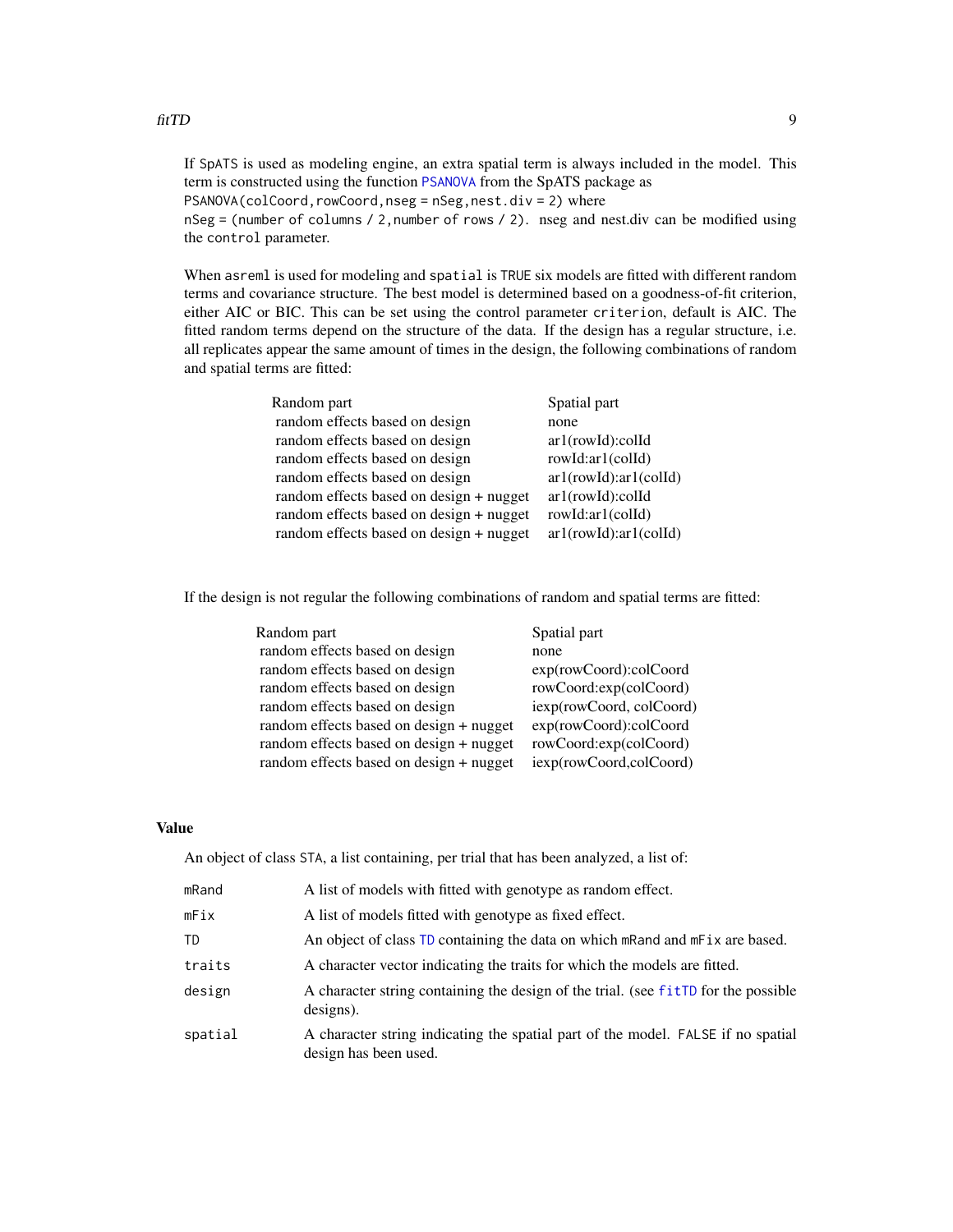| engine    | A character string containing the engine used for the analysis.                                                |
|-----------|----------------------------------------------------------------------------------------------------------------|
| predicted | A character string indicating the variable that has been predicted.                                            |
| sumTab    | A data. frame with a summary table for the spatial models tried when engine =<br>"asreml" and spatial $=$ TRUE |

## References

Maria Xose Rodriguez-Alvarez, Martin P. Boer, Fred A. van Eeuwijk, Paul H.C. Eilers (2017). Correcting for spatial heterogeneity in plant breeding experiments with P-splines. Spatial Statistics <https://doi.org/10.1016/j.spasta.2017.10.003>

Butler, D. G., et al. (2010). Analysis of Mixed Models for S language environments: ASReml-R reference manual. Brisbane, DPI Publications

Douglas Bates, Martin Maechler, Ben Bolker, Steve Walker (2015). Fitting Linear Mixed-Effects Models Using lme4. Journal of Statistical Software, 67(1), 1-48. [https://www.jstatsoft.org/](https://www.jstatsoft.org/article/view/v067i01/0) [article/view/v067i01/0](https://www.jstatsoft.org/article/view/v067i01/0).

#### Examples

```
## Fit model using lme4.
myModel1 <- fitTD(TD = TDHeat05, design = "ibd", traits = "yield",
                 what = "fixed", engine = "lme4")
## Summarize results.
summary(myModel1)
## Create base plots of the results.
plot(myModel1)
## Create a pdf report summarizing results.
report(myModel1, outfile = tempfile(fileext = ".pdf"), what = "fixed")
## Fit model using SpATS.
myModel2 <- fitTD(TD = TDHeat05, design = "res.rowcol", traits = "yield",
                  what = "fixed")
summary(myModel2)
## Create spatial plots of the results.
plot(myModel2, plotType = "spatial")
## Create a pdf report summarizing results.
report(myModel2, outfile = tempfile(fileext = ".pdf"), what = "fixed")
## Fit model using asreml.
if (requireNamespace("asreml", quietly = TRUE)) {
```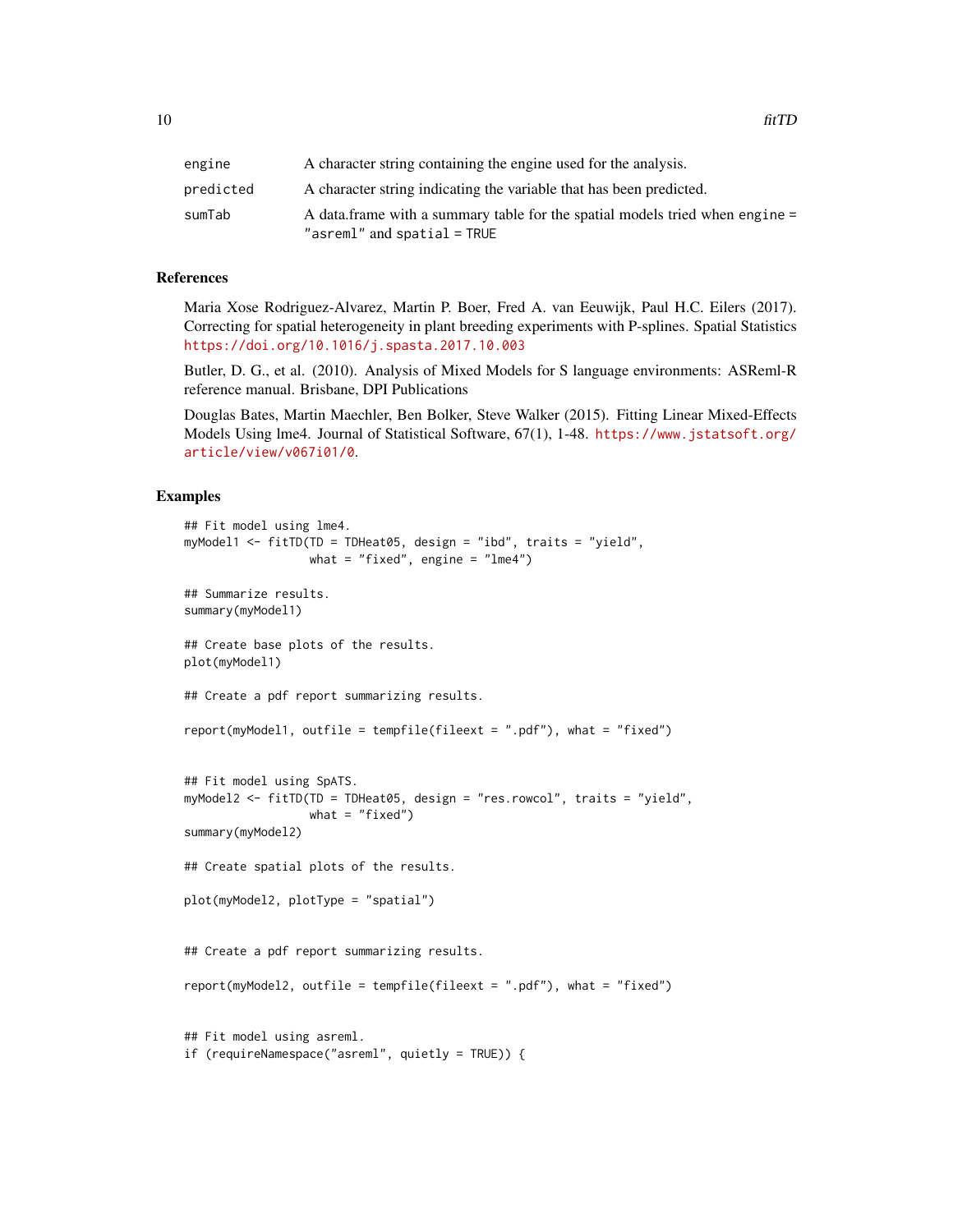#### <span id="page-10-0"></span>getMeta and the set of the set of the set of the set of the set of the set of the set of the set of the set of the set of the set of the set of the set of the set of the set of the set of the set of the set of the set of t

```
myModel3 <- fitTD(TD = TDHeat05, design = "res.rowcol", traits = "yield",
                  what = "fixed", engine = "asreml")
summary(myModel3)
report(myModel3, outfile = tempfile(fileext = ".pdf"), what = "fixed")
```
<span id="page-10-2"></span>

}

#### getMeta *Get and set metadata for TD objects*

# <span id="page-10-1"></span>Description

Functions for extracting and adding metadata for objects of class TD.

getMeta extracts a data.frame with location, date, design, latitude, longitude, plot width and plot length for all trials in TD.

setMeta adds metadata from a data.frame to an object of class TD. See details for the specifications of the data.frame.

The most common use case is extracting metadata from a TD object, modifying the content and then adding it back to the TD object.

Information in the metadata of a TD object is used in plotting functions (e.g. latitude and longitude for a map plot) and when fitting models on the data (the trial design).

#### Usage

```
getMeta(TD)
```
setMeta(TD, meta)

#### Arguments

| TD   | An object of class TD.            |
|------|-----------------------------------|
| meta | A data.frame containing metadata. |

# Details

When setting metadata, metadata has to be a data.frame with rownames corresponding to the trials in TD. The data.frame should contain one or more of the following columns:

trLocation The location of the trial. Used as default name when creating plots and summaries.

trDate The date of the trial.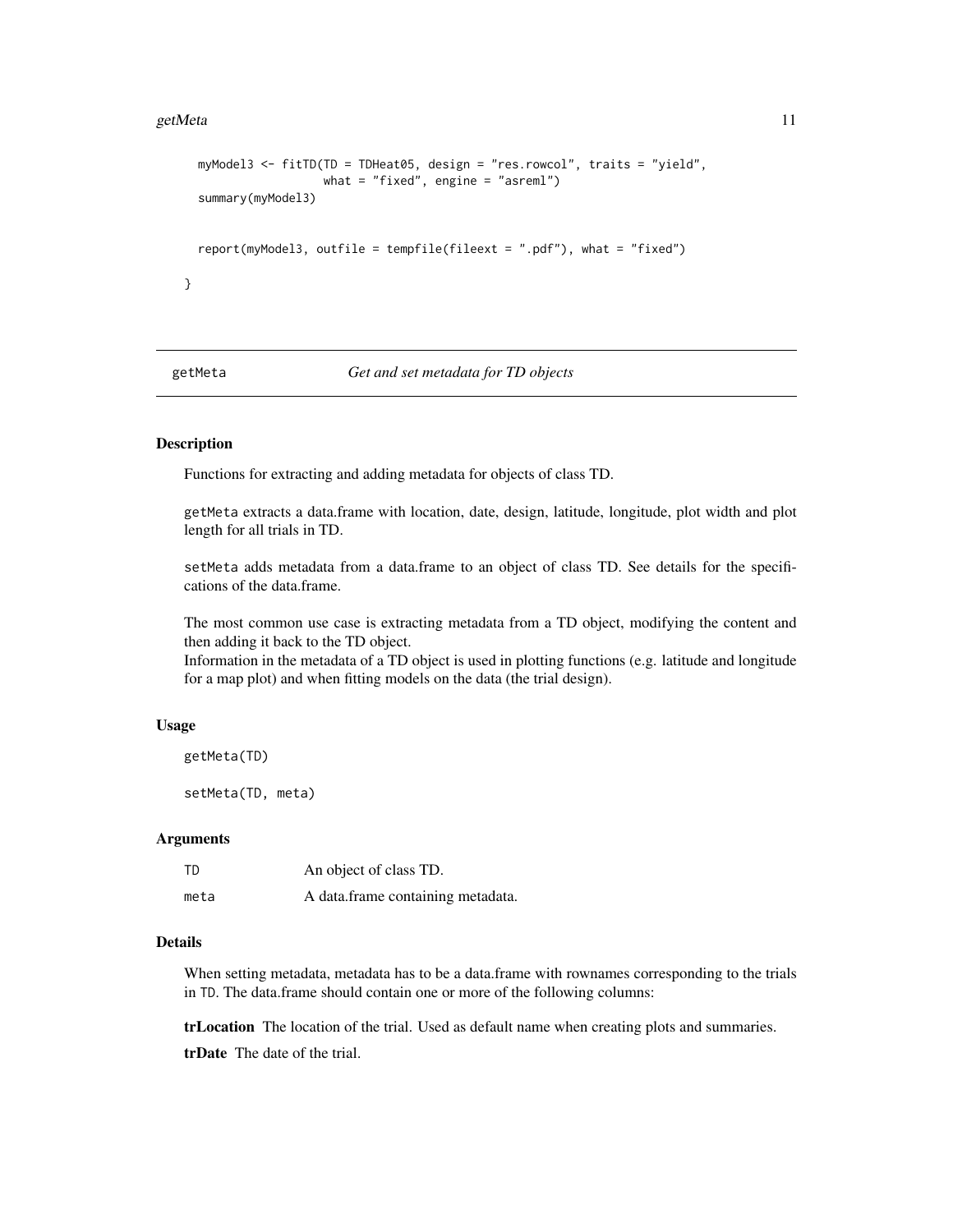- <span id="page-11-0"></span>trDesign The design of the trial. One of "none" (no (known) design), "ibd" (incomplete-block design), "res.ibd" (resolvable incomplete-block design), "rcbd" (randomized complete block design), "rowcol" (row-column design) or "res.rowcol" (resolvable row-column design). Used when fitting models.
- trLat The latitude of the trial on a scale of -90 to 90. Used when plotting the trials on a map.
- trLong The longitude of the trial on a scale of -180 to 180. Used when plotting the trials on a map.
- trPlWidth The width of the plot. Used in combination with trPlLength to determine the size of the plots in a layout plot of a trial.
- trPlLength The length of the plot. Used in combination with trPlWidth to determine the size of the plots in a layout plot of a trial.

The values of the metadata of TD will be set to the values in the corresponding column in meta. Existing values will be overwritten, but NA will be ignored so setting a value to NA won't result in accidentally removing it.

#### See Also

Other functions for TD objects: [TD](#page-26-1), [plot.TD\(](#page-15-1)), [summary.TD\(](#page-24-1))

#### Examples

```
data("wheatChl")
```

```
## Create a TD object.
wheatTD \le - createTD(data = wheatChl, genotype = "trt", repId = "rep",
                    subBlock = "bl", rowCoord = "row", colCoord = "col")
## Get meta data from wheatTD
(wheatMeta <- getMeta(wheatTD))
## Add location names and latitude/longitude to meta data.
wheatMeta$trLocation <- c("Cauquenes", rep("Santa Rosa", times = 4))
```

```
wheatMeta$trLong \leq c(-72.17, rep(-71.55, times = 4))
## Add back meta data to wheatTD.
```
wheatMeta\$trLat <-  $c(-35.58, rep(-36.32, times = 4))$ 

```
wheatTD <- setMeta(wheatTD, wheatMeta)
```
outlierSTA *Identifying outliers in objects of class STA*

#### Description

Function to identify observations with standardized residuals exceeding rLimit. If not provided rLimit is computed as qnorm( $1 - 0.5 / r$ Df) where rDf is the residual degrees of freedom for the model. This value is then restricted to the interval 2..4. Alternatively a custom limit may be provided.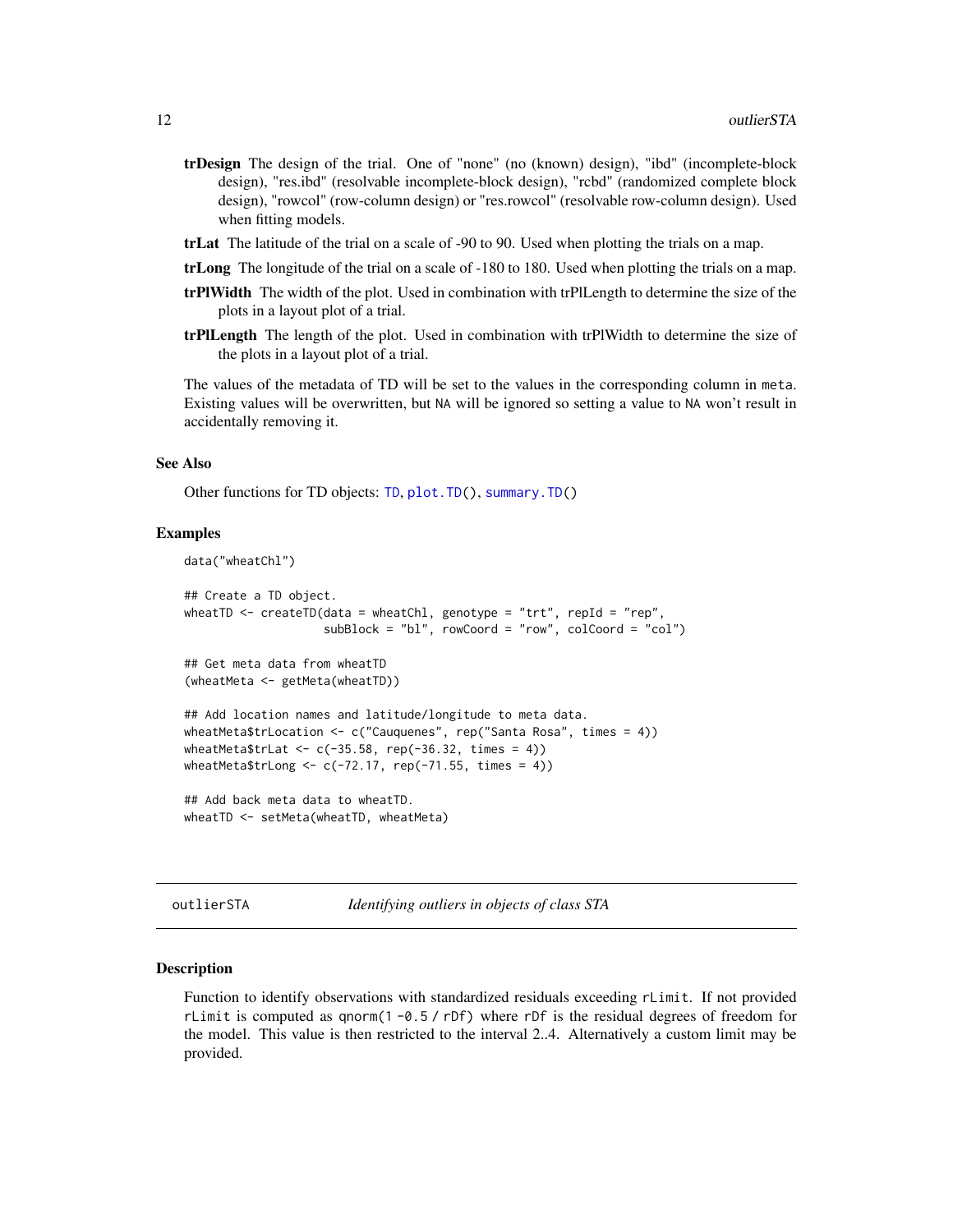#### outlierSTA 13

If verbose = TRUE a summary is printed of outliers and observations that have the same value for commonFactors. The column outlier in the output can be used to distinguish real outliers from observations included because of their commonFactors.

# Usage

```
outlierSTA(
  STA,
  trials = NULL,
  traits = NULL,
 what = NULL,rLimit = NULL,
  commonFactors = NULL,
  verbose = TRUE
)
```
# Arguments

| <b>STA</b>    | An object of class STA.                                                                                                                                                                                                                                            |
|---------------|--------------------------------------------------------------------------------------------------------------------------------------------------------------------------------------------------------------------------------------------------------------------|
| trials        | A character vector specifying the trials for which outliers should be identified.<br>If trials = NULL, all trials are included.                                                                                                                                    |
| traits        | A character vector specifying the traits for which outliers should be identified.                                                                                                                                                                                  |
| what          | A character string indicating whether the outliers should be identified for the<br>fitted model with genotype as fixed (what $=$ "fixed") or genotype as random<br>(what = "random") factor. If STA contains only one model this model is chosen<br>automatically. |
| rLimit        | A numerical value used for determining when a value is considered an outlier.<br>All observations with standardized residuals exceeding rLimit will be marked<br>as outliers.                                                                                      |
| commonFactors | A character vector specifying the names of columns in TD used for selecting<br>observations that are similar to the outliers. If common Factors = NULL, only<br>outliers are reported and no similar observations.                                                 |
| verbose       | Should the outliers be printed to the console?                                                                                                                                                                                                                     |

#### Value

A list with two components:

- indicator a list of numeric vectors indicating the location of the outliers in the data
- outliers a data.frame containing the outliers and observations similar to the outliers as defined by commonFactors

# Examples

```
## Fit a model using lme4.
myModel <- fitTD(TD = TDHeat05, traits = "yield", design = "res.rowcol",
                engine = "lme4")
```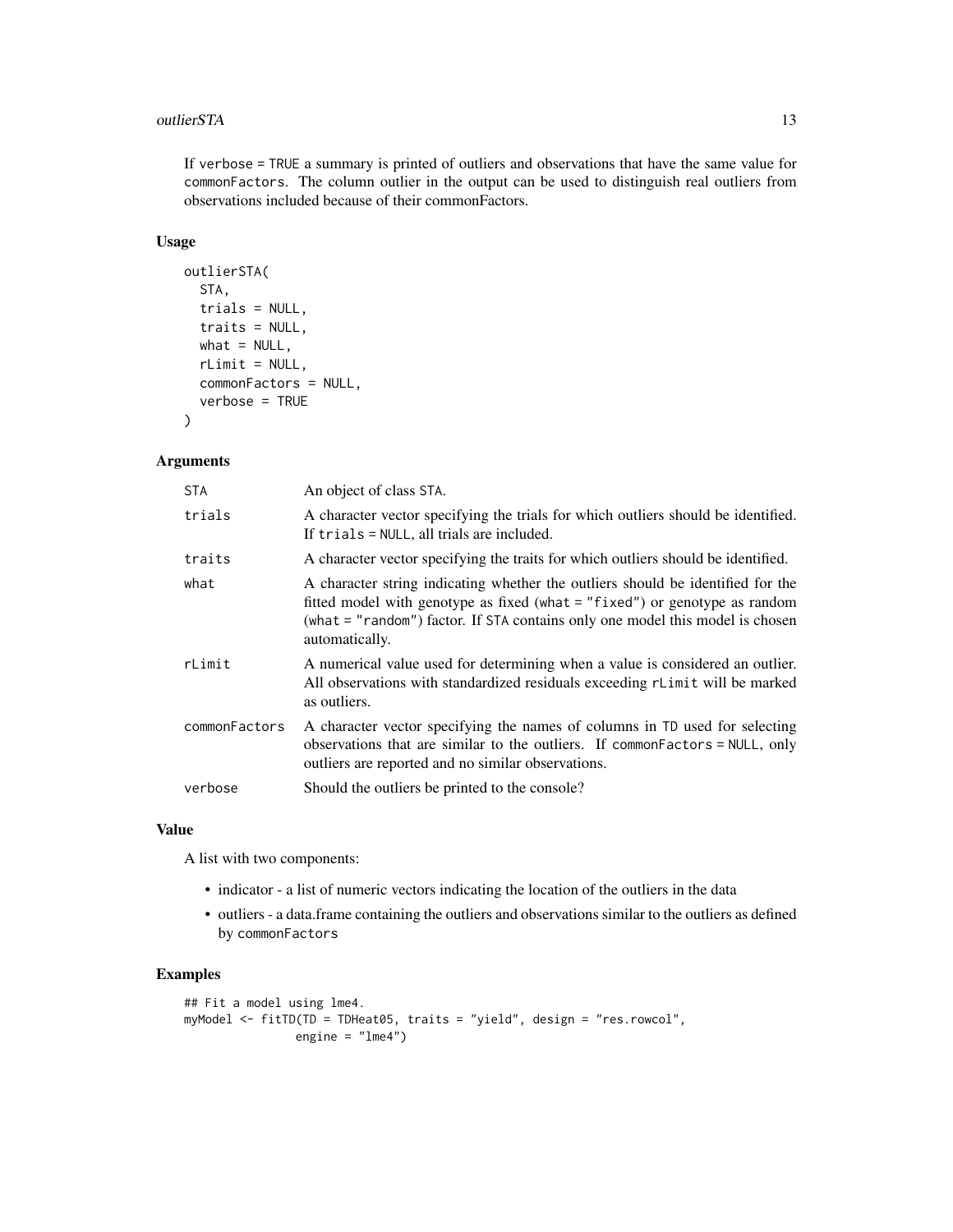```
## Detect outliers in the standardized residuals of the fitted model.
outliers <- outlierSTA(STA = myModel, traits = "yield")
```
#### <span id="page-13-1"></span>plot.STA *Plot function for class STA*

# Description

This function draws either four base plots:

- A histogram of the residuals
- A normal Q-Q plot
- A residuals vs fitted values plot
- An absolute residuals vs fitted values plot

or five or six spatial plots:

- A spatial plot of the raw data
- A spatial plot of the fitted data
- A spatial plot of the residuals
- A spatial plot of the estimated spatial trend (SpATS only)
- A spatial plot of the BLUEs or BLUPs
- A histogram of the BLUEs or BLUPs

Spatial plots can only be made if the data contains both row and column information.

# Usage

```
## S3 method for class 'STA'
plot(
  x,
  ...,
  trials = NULL,
  traits = NULL,
  what = NULL,plotType = c("base", "spatial"),
  spaTrend = c("raw", "percentage"),
  outCols = ifelse(plotType == "base", 2, 3),
  title = NULL,
  output = TRUE)
```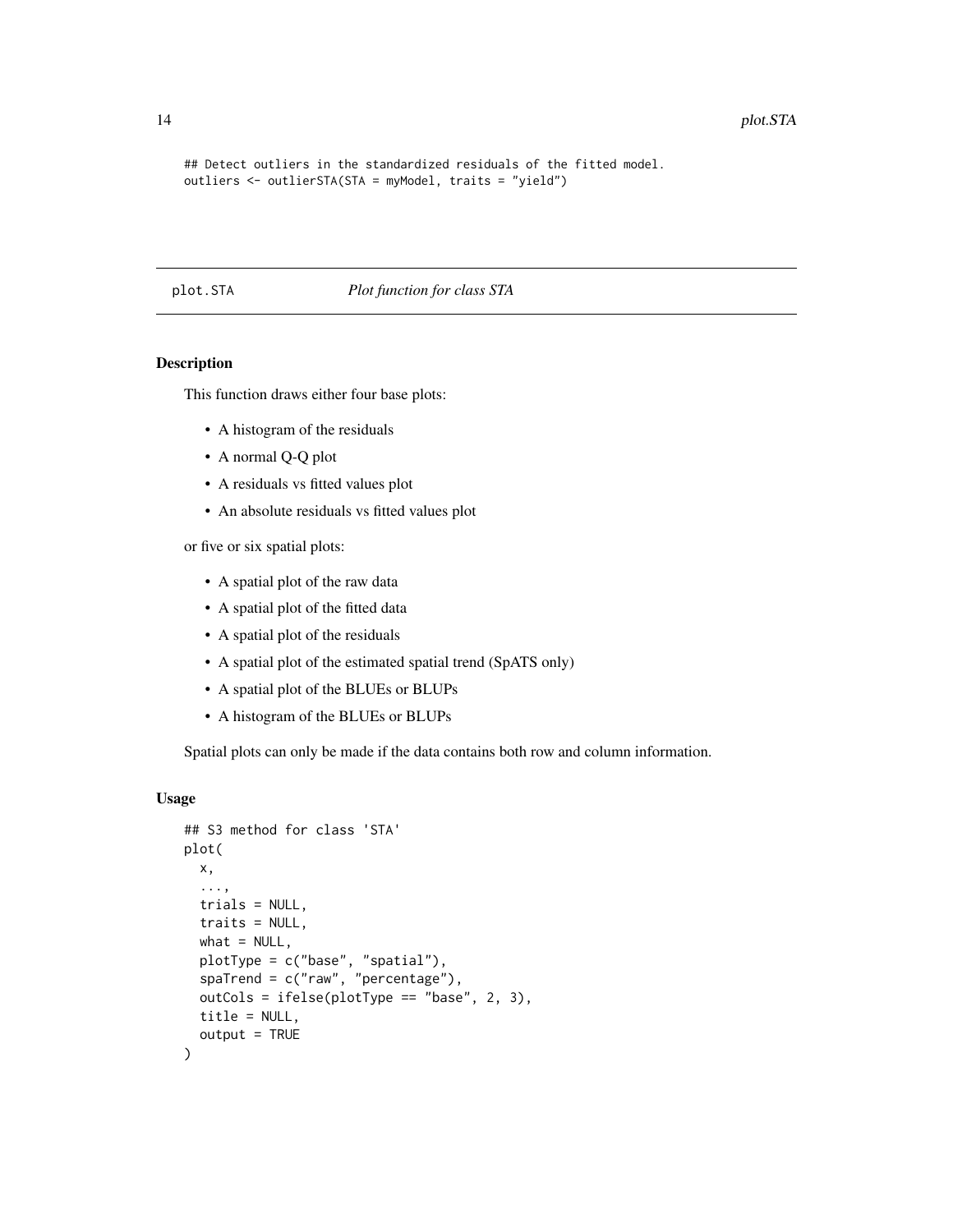#### <span id="page-14-0"></span>plot.STA 15

#### Arguments

| X        | An object of class STA.                                                                                                                                                                                                                                                                                                       |
|----------|-------------------------------------------------------------------------------------------------------------------------------------------------------------------------------------------------------------------------------------------------------------------------------------------------------------------------------|
| $\cdots$ | Further graphical parameters.                                                                                                                                                                                                                                                                                                 |
| trials   | A character vector indicating the trials to plot. If trials = NULL, all trials are<br>plotted.                                                                                                                                                                                                                                |
| traits   | A character vector indicating the traits to plot. If traits = NULL, all traits are<br>plotted.                                                                                                                                                                                                                                |
| what     | A character string indicating whether the fitted model with genotype as fixed<br>(what = "fixed") or genotype as random (what = "random") factor should be<br>plotted. If x contains only one model this model is chosen automatically.                                                                                       |
| plotType | A character string indicating whether base plots or spatial plots should be<br>made.                                                                                                                                                                                                                                          |
| spaTrend | A character string indicating how the spatial trend should be displayed. Either<br>"raw" (original scale), or "percentage". If "percentage", the estimated spatial<br>trend is scaled (i.e., divided by the average of the observed response variable of<br>interest across the field) and results are shown as a percentage. |
| outCols  | An integer indicating the number of columns to use for displaying the plots.<br>Usually the default of 2 for base plots and 3 for spatial plots will be fine, but<br>decreasing the numbers may help for nicer printing.                                                                                                      |
| title    | A character string used a title for the plot. Note that when a title is specified and<br>multiple plots are created, all plots will get the same title.                                                                                                                                                                       |
| output   | Should the plot be output to the current device? If FALSE only a list of ggplot<br>objects is invisibly returned.                                                                                                                                                                                                             |

# Value

A list containing ggplot objects for the selected plots.

#### See Also

Other functions for STA objects: [STAtoCross\(](#page-20-1)), [STAtoTD\(](#page-22-1)), [report.STA\(](#page-19-1)), [summary.STA\(](#page-23-1))

# Examples

```
## Run a single trait analysis using SpATS.
myModel <- fitTD(TD = TDHeat05, design = "res.rowcol", traits = "yield")
## Create base plots.
plot(myModel, what = "fixed", plotType = "base")
## Create spatial plots.
plot(myModel, what = "fixed", plotType = "spatial")
## Create spatial plots showing the spatial trend as percentage.
plot(myModel, what = "fixed", plotType = "spatial", spaTrend = "percentage")
```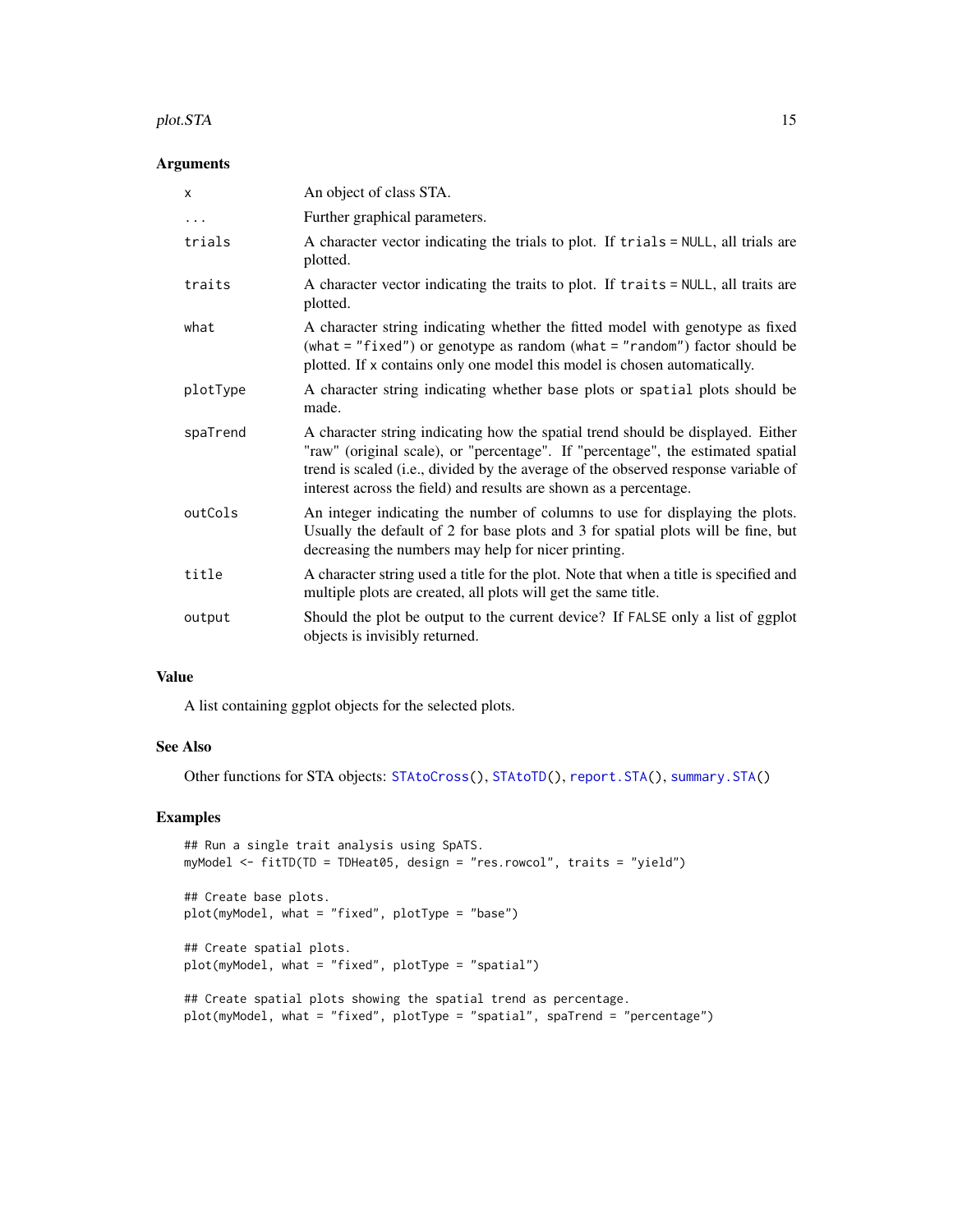#### Description

Plotting function for objects of class TD. Plots either the layout of the different trials within the TD object or locates the trials on a map. Also a boxplot can be made for selected traits and trials, a plot of correlations between trials and a scatter plot matrix. A detailed description and optional extra parameters of the different plots is given in the sections below.

#### Usage

```
## S3 method for class 'TD'
plot(
 x,
  ...,
 plotType = c("layout", "map", "box", "cor", "scatter"),
  trials = names(x),
  traits = NULL,
  title = NULL,
  output = TRUE
)
```
# Arguments

| $\mathsf{x}$ | An object of class TD.                                                                                                                                  |
|--------------|---------------------------------------------------------------------------------------------------------------------------------------------------------|
| $\ddotsc$    | Extra plot options. Described per plotType in their respective section.                                                                                 |
| plotType     | A single character string indicating which plot should be made. See the sections<br>below for a detailed explanation of the plots.                      |
| trials       | A character vector indicating which trials to include in the plot.                                                                                      |
| traits       | A character vector indicating for which traits a plot should be made. Only used<br>if $plotType = "box", "cor", and "scatter".$                         |
| title        | A character string used a title for the plot. Note that when a title is specified and<br>multiple plots are created, all plots will get the same title. |
| output       | Should the plot be output to the current device? If FALSE only a list of ggplot<br>objects is invisibly returned.                                       |

#### Layout Plot

Plots the layout of the selected trials. This plot can only be made for trials that contain both row (rowCoord) and column (colCoord) information. If either one of those is missing the trial is skipped with a warning. If blocks (subBlock) are available for a trial these can be colored in different colors per block by setting colorSubBlock = TRUE. If replicates (repId) are available a black line is plotted between different replicates. Missing plots are indicated in white. These can either be single plots in a trial or complete missing columns or rows. Extra parameter options:

<span id="page-15-1"></span><span id="page-15-0"></span>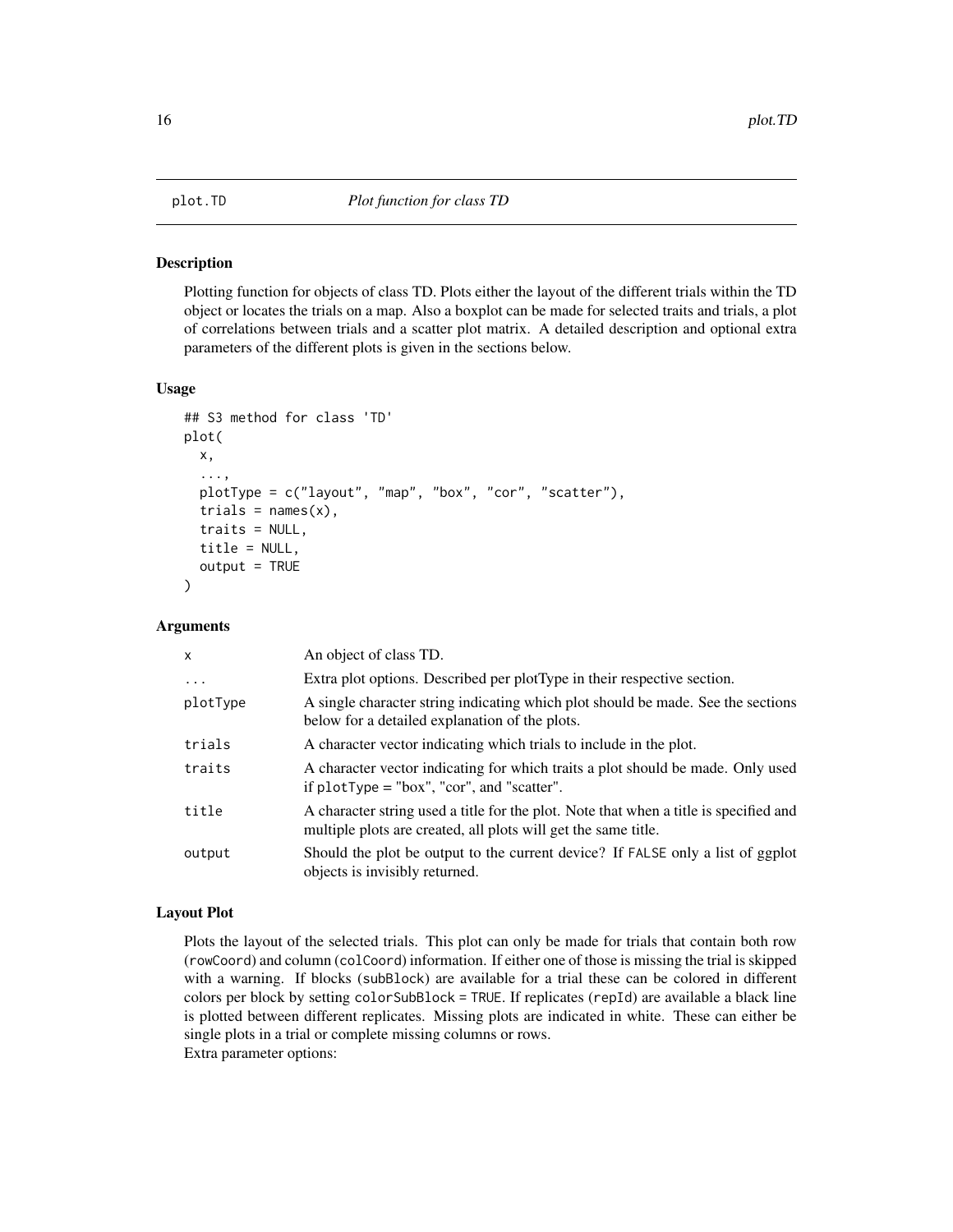showGeno Should individual genotypes be indicated as text in the plot? Defaults to FALSE

- highlight A character vector of genotypes to be highlighted in the plot.
- colorSubBlock Should blocks be colored with a different color per subBlock? Defaults to FALSE. colorSubBlock is ignored when highlight is used to highlight genotypes.

# Map Plot

A map is plotted with the locations of the trials in the TD object. Mapping the trials is done based on latitude and longitude that can be added when creating an object of class TD. Trials for which either latitude or longitude is not available are skipped with a warning message. The countries in which the trials are located will be plotted on a single map and the location of the trials will be indicated on this map. The actual plot is made using ggplot, but for getting the data for the borders of the countries the maps package is needed. Extra parameter options:

- colorTrialBy A character string indicating a column in TD by which the trials on the map are colored.
- colTrial A character vector with plot colors for the trials. A single color when  $colorTrially =$ NULL, a vector of colors otherwise.
- printTrialsNames Should trial names be printed. Defaults to TRUE. Setting this to FALSE can be useful if there are many trials.
- minLatRange A positive numerical value indicating the minimum range (in degrees) for the latitude on the plotted map. Defaults to 10.
- minLongRange A positive numerical value indicating the minimum range (in degrees) for the longitude on the plotted map. Defaults to 5.

#### Box Plot

Creates a boxplot per selected trait grouped by trial. Extra parameter options:

- groupBy A character string indicating a column in TD by which the boxes in the plot should be grouped. By default the boxes are grouped per trial.
- colorTrialBy A character string indicating a column in TD by which the boxes are colored. Coloring will be done within the groups indicated by the groupBy parameter.
- colTrial A character vector with plot colors for the trials. A single color when  $colorTrially =$ NULL, a vector of colors otherwise.
- orderBy A character string indicating the way the boxes should be ordered. Either "alphabetic" for alphabetical ordering of the groups, "ascending" for ordering by ascending mean, or "descending" for ordering by descending mean. Default boxes are ordered alphabetically.

#### Correlation Plot

Draws a heat map of correlations between trials per selected trait. If genotypes are replicated within trials genotypic means are taken before computing correlations. The order of the trials in the heat map is determined by clustering them. Closely related trials will be plotted close to each other.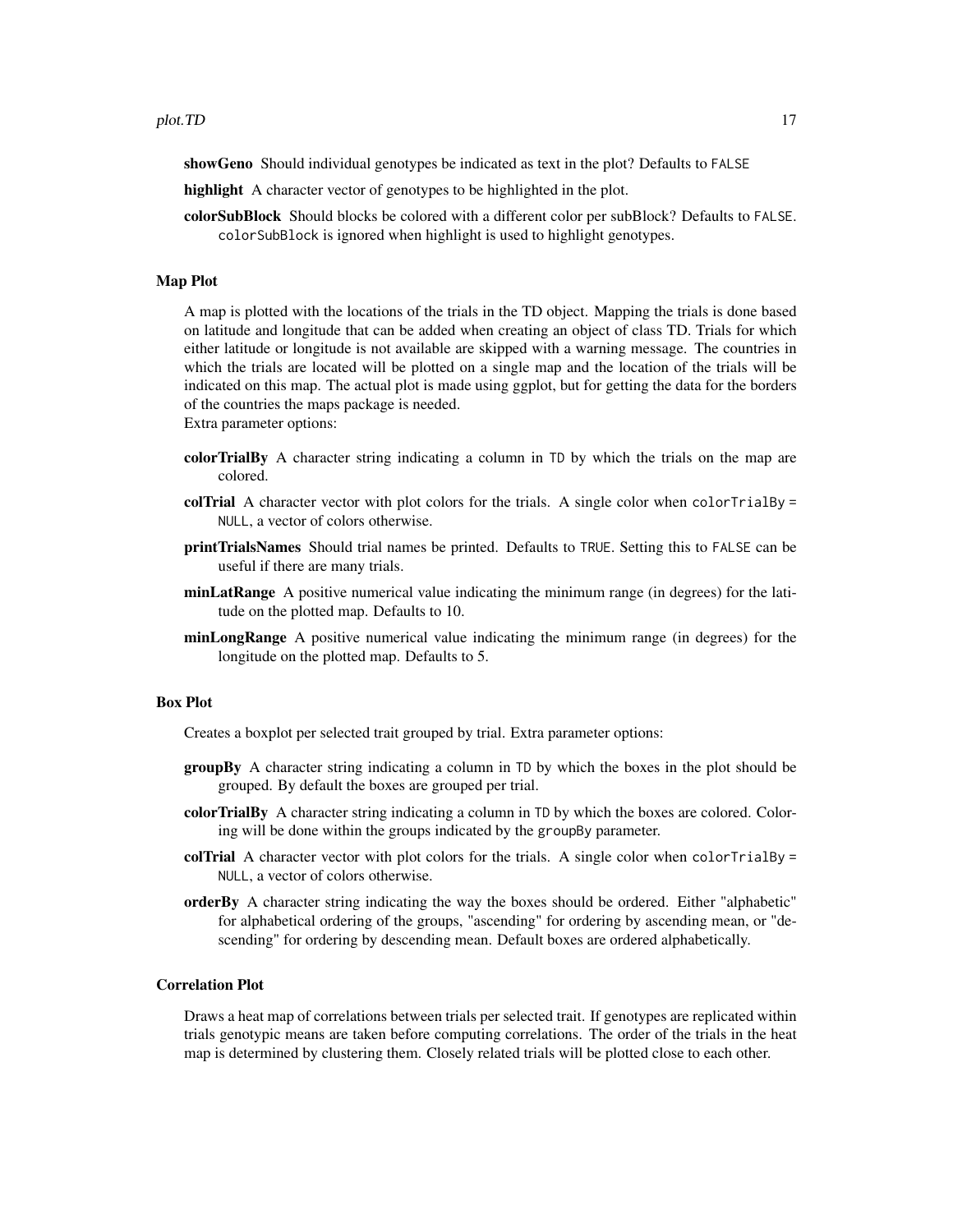#### <span id="page-17-0"></span>Scatter Plot

Draws a scatter plot matrix per selected trait. If genotypes are replicated within trials genotypic means are taken before plotting. The lower left of the matrix contains scatter plots between trials. The diagonal contains histograms of the data per trial. Extra parameter options:

- colorGenoBy A character string indicating a column in TD by which the genotypes in the scatter plots are colored.
- colGeno A character vector with plot colors for the genotypes. A single color when colorGenoBy = NULL, a vector of colors otherwise.
- colorTrialBy A character string indicating a column in TD by which the trials in the histograms are colored.
- colTrial A character vector with plot colors for the trials. A single color when  $colorTrially =$ NULL, a vector of colors otherwise.
- trialOrder A character vector indicating the order of the trials in the plot matrix (left to right and top to bottom). This vector should be a permutation of all trials plotted.
- addCorr A character string indicating the position of the correlation between trials displayed in each plot, either "tl" for top left, "tr", for top right, "bl" for bottom left or "br" for bottom right. If NULL, the default, then no correlation is added to the plot.

#### See Also

Other functions for TD objects: [TD](#page-26-1), [getMeta\(](#page-10-2)), [summary.TD\(](#page-24-1))

#### Examples

```
data("wheatChl")
## Create a TD object.
wheatTD \leq createTD(data = wheatChl, genotype = "trt", repId = "rep",
                    subBlock = "bl", rowCoord = "row", colCoord = "col")
## Add meta data to be able to plot locations on a map.
wheatMeta <- getMeta(wheatTD)
wheatMeta$trLocation <- c("Cauquenes", rep("Santa Rosa", times = 4))
wheatMeta$trLat <- c(-35.58, rep(-36.32, times = 4))wheatMeta$trLong \leq c(-72.17, rep(-71.55, times = 4))wheatTD <- setMeta(wheatTD, wheatMeta)
### Layout plot.
## Plot the layout of one of the trials.
plot(wheatTD, trials = "C_SWS_12")
## Highlight some of the genotypes in the layout.
plot(wheatTD, trials = "C_SWS_12", highlight = c("G001", "G002"))
### Map plot.
```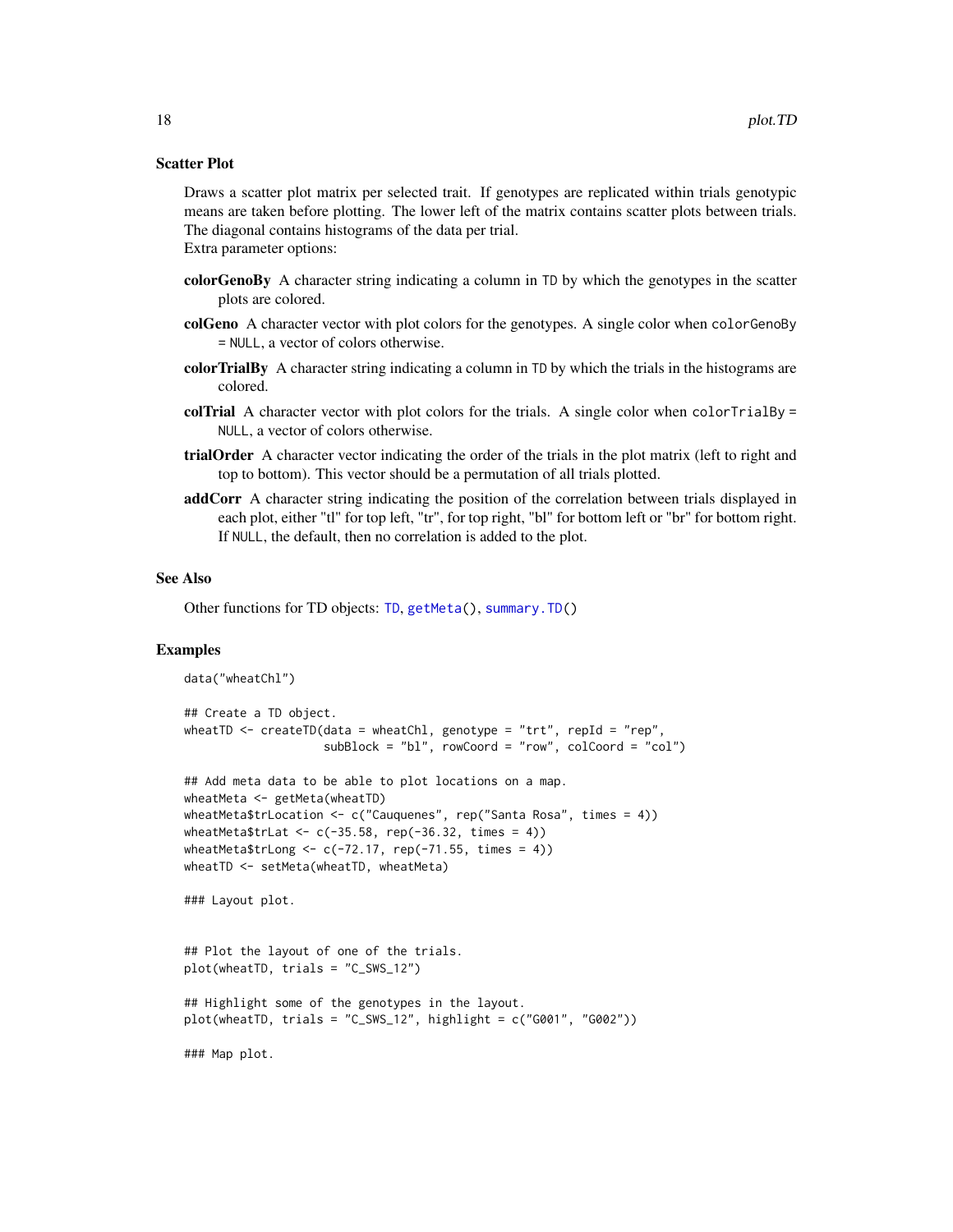#### <span id="page-18-0"></span>report that the contract of the contract of the contract of the contract of the contract of the contract of the contract of the contract of the contract of the contract of the contract of the contract of the contract of th

```
## Plot the location of the trials on the map.
plot(wheatTD, plotType = "map")
### Box plot.
## Create a box plot for GY.
plot(wheatTD, plotType = "box", traits = "GY")
## Add coloring by repId to the boxes.
plot(wheatTD, plotType = "box", traits = "GY", colorTrialBy = "repId")
## Sort the boxes in descending order.
plot(wheatTD, plotType = "box", traits = "GY", orderBy = "descending")
### Correlation plot.
## Plot the correlations between trials for GY.
plot(wheatTD, plotType = "cor", traits = "GY")
### Scatter plot
## Plot scatter plot for GY.
plot(wheatTD, plotType = "scatter", traits = "GY")
## Add correlations to top left corner of plots.
plot(wheatTD, plotType = "scatter", traits = "GY", addCorr = "tl")
```
report *Base method for creating a report*

# Description

Base method for creating a .pdf and .tex report from an R object.

#### Usage

report(x, ...)

#### Arguments

|          | An R object                                                     |
|----------|-----------------------------------------------------------------|
| $\cdots$ | Further arguments to be passed on to specific report functions. |

#### See Also

[report.STA](#page-19-1)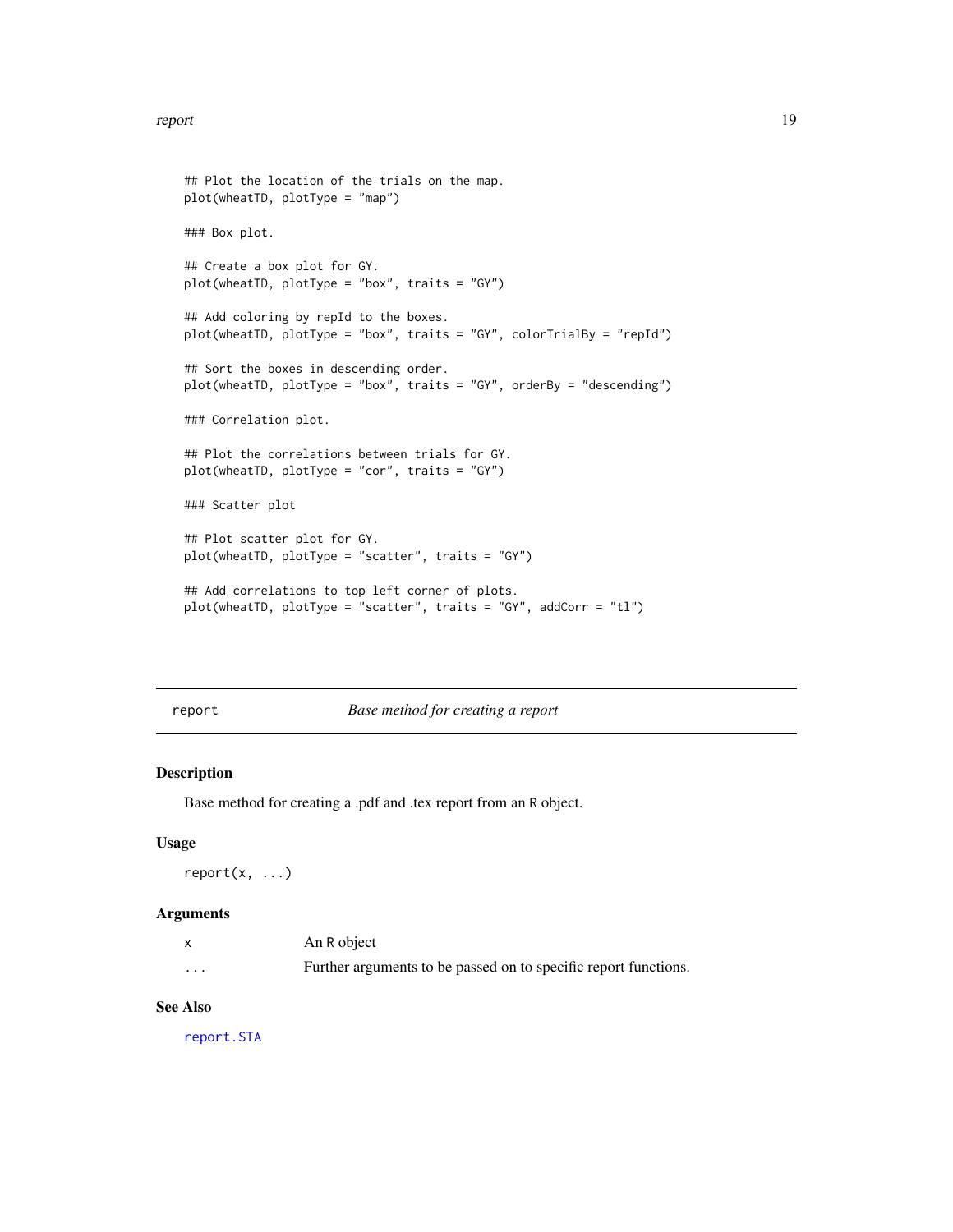<span id="page-19-1"></span><span id="page-19-0"></span>

#### Description

pdf reports will be created containing a summary of the results of the fitted model(s). For all selected trails and traits a separate pdf file will be generated. Also a .tex file and a folder containing figures will be created for each report to enable easy modifying of the report.

### Usage

```
## S3 method for class 'STA'
report(
 x,
  ...,
 trials = NULL,
  traits = NULL,
 descending = TRUE,
 outfile = NULL,
 what = c("fixed", "random"))
```
# Arguments

| X          | An object of class STA.                                                                                                                                                                                                                                                                                                                                                                                                                                      |
|------------|--------------------------------------------------------------------------------------------------------------------------------------------------------------------------------------------------------------------------------------------------------------------------------------------------------------------------------------------------------------------------------------------------------------------------------------------------------------|
| $\ddots$   | Further arguments passed to the report function.                                                                                                                                                                                                                                                                                                                                                                                                             |
| trials     | A character vector indicating the trials to report. If trials = NULL, all trials are<br>reported.                                                                                                                                                                                                                                                                                                                                                            |
| traits     | A character vector indicating the traits to report. If traits = NULL, all traits are<br>reported.                                                                                                                                                                                                                                                                                                                                                            |
| descending | Should the trait be ordered in descending order? Set to FALSE if low values of<br>the trait indicate better performance.                                                                                                                                                                                                                                                                                                                                     |
| outfile    | A character string, the name and location of the output pdf and tex file for<br>the report. If NULL, a report with a default name will be created in the current<br>working directory. Trial, trait and the type of model (genotype fixed or random)<br>will be concatenated to the name of the output file.<br>Both knitr and pdflatex don't work well with spaces in file paths and these are<br>therefore disallowed. Relative paths are possible though. |
| what       | A character vector indicating whether the fitted model with genotype as fixed or<br>genotype as random factor should be reported. By default all fitted models in<br>the STA object are reported.                                                                                                                                                                                                                                                            |

#### Details

This function uses pdflatex to create a pdf report. For it to run correctly an installation of LaTeX is required. Checking for this is done with Sys.which("pdflatex").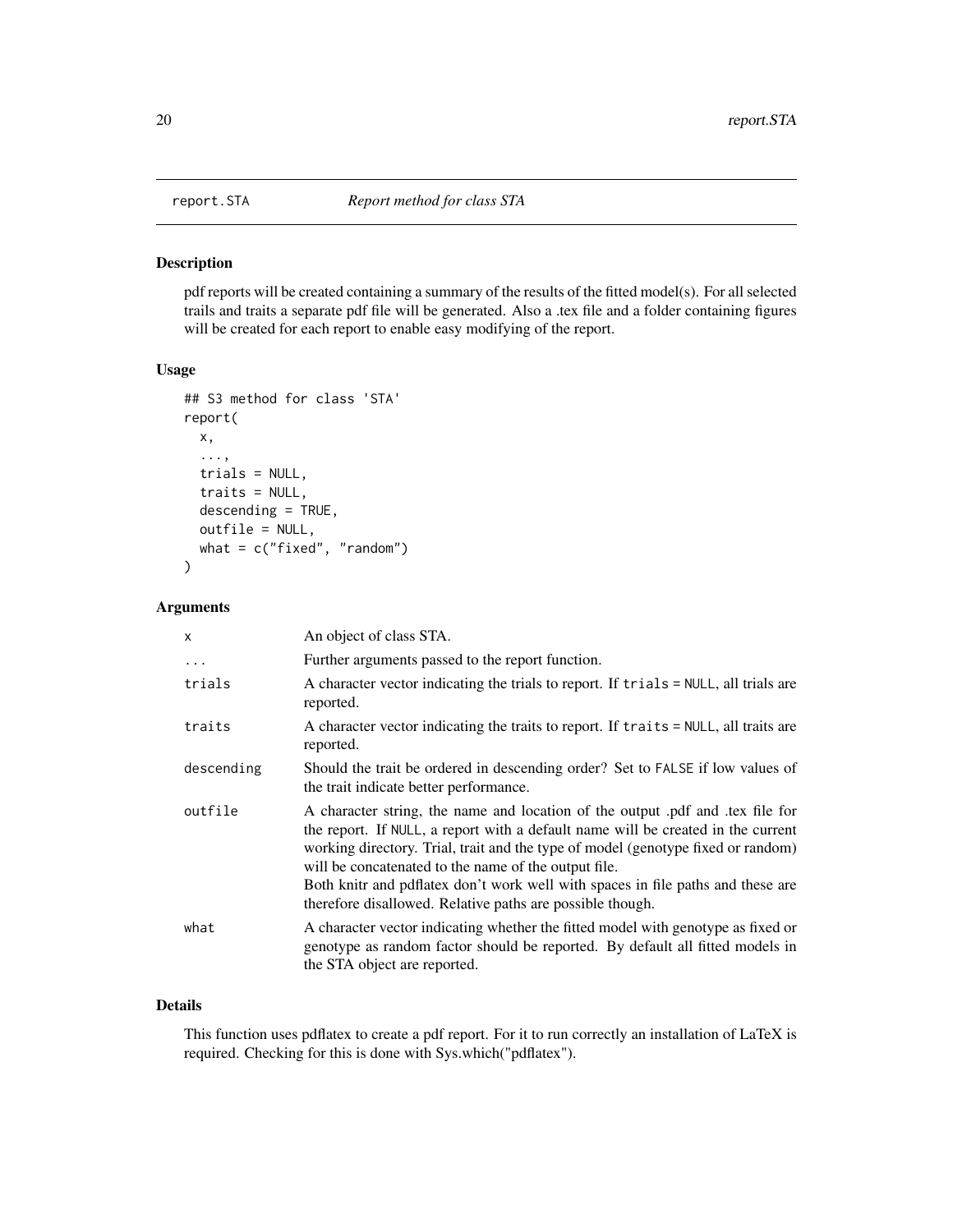#### <span id="page-20-0"></span>STAtoCross 21

# Value

A pdf report and the .tex file and figures folder that can be used to recreate the report.

#### See Also

Other functions for STA objects: [STAtoCross\(](#page-20-1)), [STAtoTD\(](#page-22-1)), [plot.STA\(](#page-13-1)), [summary.STA\(](#page-23-1))

#### Examples

```
## Fit model using lme4.
myModel1 <- fitTD(TD = TDHeat05, design = "ibd", traits = "yield",
                  engine = "lme4")
## Create a pdf report summarizing the results for the model with genotype
## as fixed factor.
report(myModel1, outfile = tempfile(fileext = ".pdf"), what = "fixed")
## Create two pdf report summarizing the results for the model with genotype
## as fixed factor and for the model with genotype as random factor. Order
## the results in ascending order.
```

```
report(myModel1, outfile = tempfile(fileext = ".pdf"), descending = FALSE)
```
<span id="page-20-1"></span>STAtoCross *Convert STA to Cross*

#### **Description**

Convert an STA object to a cross object from package qtl. Genotypic information should be available in a .csv file.

The only way to create an object of class cross is by importing both the phenotypic and the genotypic data from external files. Therefore the phenotypic data, either the BLUEs or the BLUPs from the fitted model are first written to a temporary file. The genotypic data has to be available in a .csv file in the correct format as well, see genoFile for a description of this format. These phenotypic and genotypic files are then imported into a cross object using the read.cross function in the qtl package.

#### Usage

```
STAtoCross(
  STA,
  trial = NULL,traits = NULL,
 what = c("BLEs", "BLEUPs"),
```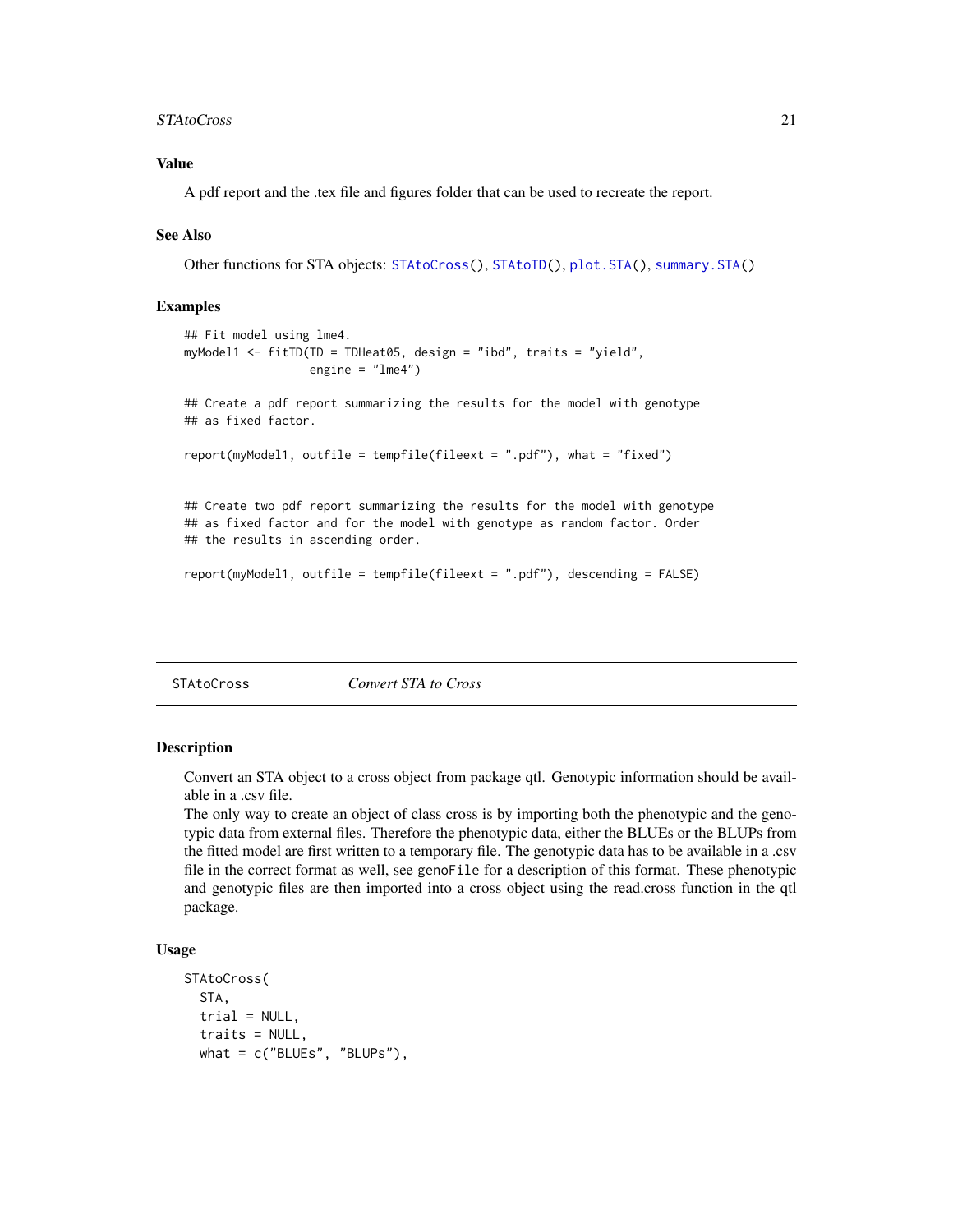```
genoFile,
genotypes = c("A", "H", "B", "D", "C"),
...
```
## Arguments

 $\mathcal{L}$ 

| <b>STA</b> | An object of class STA.                                                                                                                                                                                                                                                                                                                                                            |
|------------|------------------------------------------------------------------------------------------------------------------------------------------------------------------------------------------------------------------------------------------------------------------------------------------------------------------------------------------------------------------------------------|
| trial      | A character string indicating the trial to be exported. If NULL and STA contains<br>only one trial, that trial is exported.                                                                                                                                                                                                                                                        |
| traits     | A character string containing the traits to be exported. If NULL, all traits for the<br>selected trial are exported.                                                                                                                                                                                                                                                               |
| what       | A character string containing the statistics to be exported as phenotype in the<br>cross object. This can be either BLUEs or BLUPs.                                                                                                                                                                                                                                                |
| genoFile   | A character string indicating a filename containing phenotypic data. The data<br>should be in the format required by the qtl package. The first column should<br>contain the individuals, starting from row 4. The following columns contain<br>markers with in the second and third row the chromosome and position on the<br>chromosome and in the following rows the genotypes. |
| genotypes  | A character vector specifying the genotype codes corresponding to AA, AB,<br>BB, not BB and not AA.                                                                                                                                                                                                                                                                                |
|            | Further arguments to be passed to the read.cross function. See read.cross.                                                                                                                                                                                                                                                                                                         |

# See Also

# [read.cross](#page-0-0)

Other functions for STA objects: [STAtoTD\(](#page-22-1)), [plot.STA\(](#page-13-1)), [report.STA\(](#page-19-1)), [summary.STA\(](#page-23-1))

# Examples

```
## Fit model using SpATS.
myModel <- fitTD(TD = TDHeat05, design = "res.rowcol", traits = "yield",
                what = "fixed")## Create cross object with BLUEs from myModel using genotypic information
## from markers.csv in the package.
cross <- STAtoCross(myModel, genoFile = system.file("extdata", "markers.csv",
                                                   package = "statgenSTA"))
```
<span id="page-21-0"></span>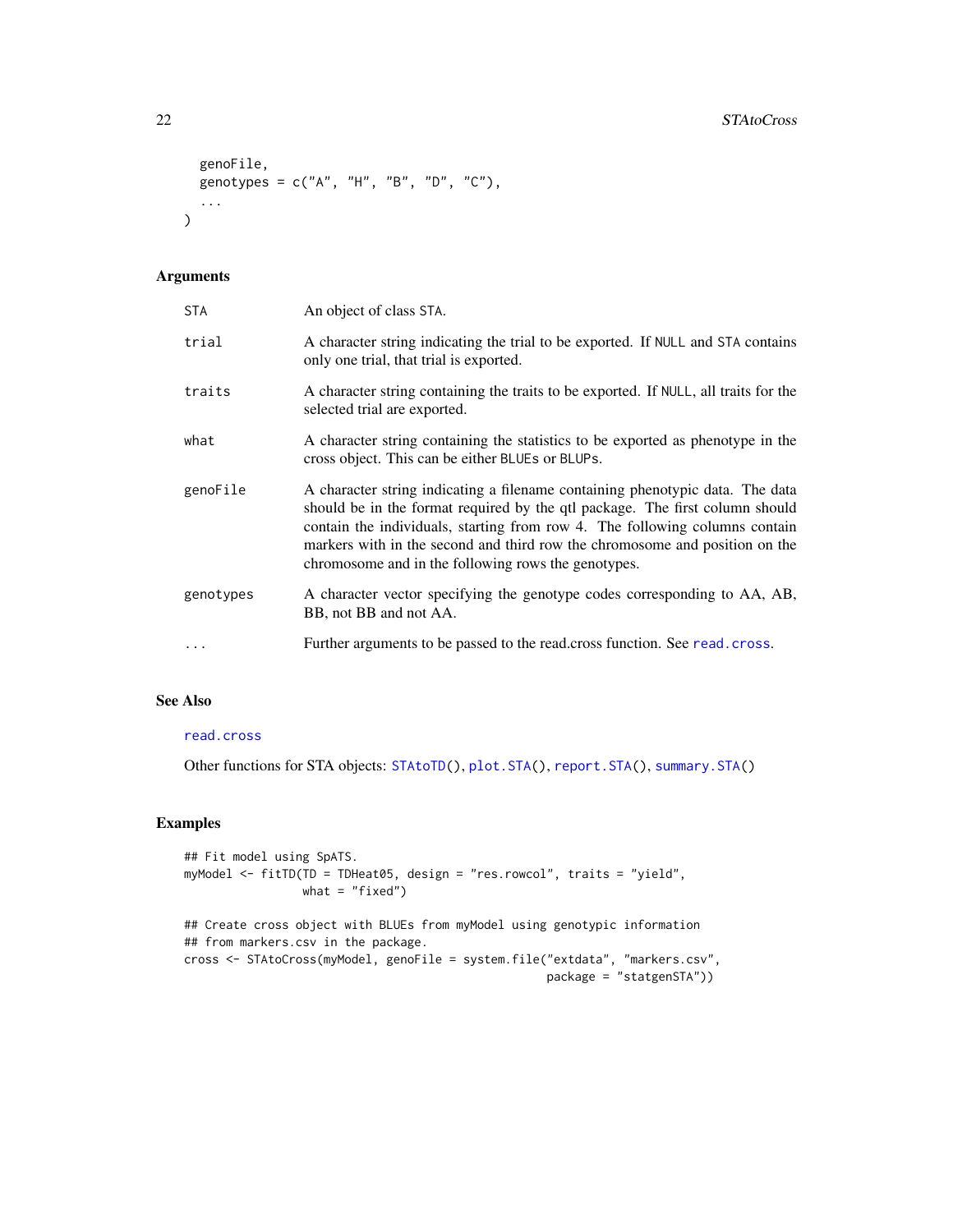#### <span id="page-22-1"></span><span id="page-22-0"></span>Description

Convert an STA object to a TD object.

To be able to use the output of a single trial analysis in Genotype-by-Environment (GxE) analysis the output first needs to be converted back to an TD object. This function does exactly that. It extracts BLUEs, BLUPs and their standard errors from the STA object and creates a new TD object using these. Also a column "wt" (weight) may also be added. Weights are then calculated as 1/(SE BLUEs)  $^{\wedge}$  2.

# Usage

```
STAtoTD(
  STA,
  what = c("BLUEs", "seBLUEs", "BLUPs", "seBLUPs"),
  traits = NULL,
 keep = NULL,
  addWt = FALSE)
```
#### **Arguments**

| STA    | An object of class STA.                                                                                                                                                                                                                              |
|--------|------------------------------------------------------------------------------------------------------------------------------------------------------------------------------------------------------------------------------------------------------|
| what   | A character string containing the statistics to be included as traits in the TD<br>object. Multiple statistics can be included in which case they will appear as<br>statistic_trait in the output                                                    |
| traits | A character string containing the traits to be included in the TD object. If NULL,<br>all traits are exported.                                                                                                                                       |
| keep   | Columns from the TD object used as input for the STA model to be copied to<br>the output. see extractSTA for possible columns to copy. If if it is available in<br>TD, the column trial will always be copied.                                       |
| addWt  | Should a column wt be added to the output? If TRUE weight is calculated as<br>$1/(SE$ BLUEs) $\wedge$ 2. If multiple traits are included in the output, multiple weight<br>columns will be added, 1 for each trait. These will be named $wt_train$ . |

# Details

Trial information for the trials in the STA object will be copied from the original TD object on which the modeling was done.

### See Also

Other functions for STA objects: [STAtoCross\(](#page-20-1)), [plot.STA\(](#page-13-1)), [report.STA\(](#page-19-1)), [summary.STA\(](#page-23-1))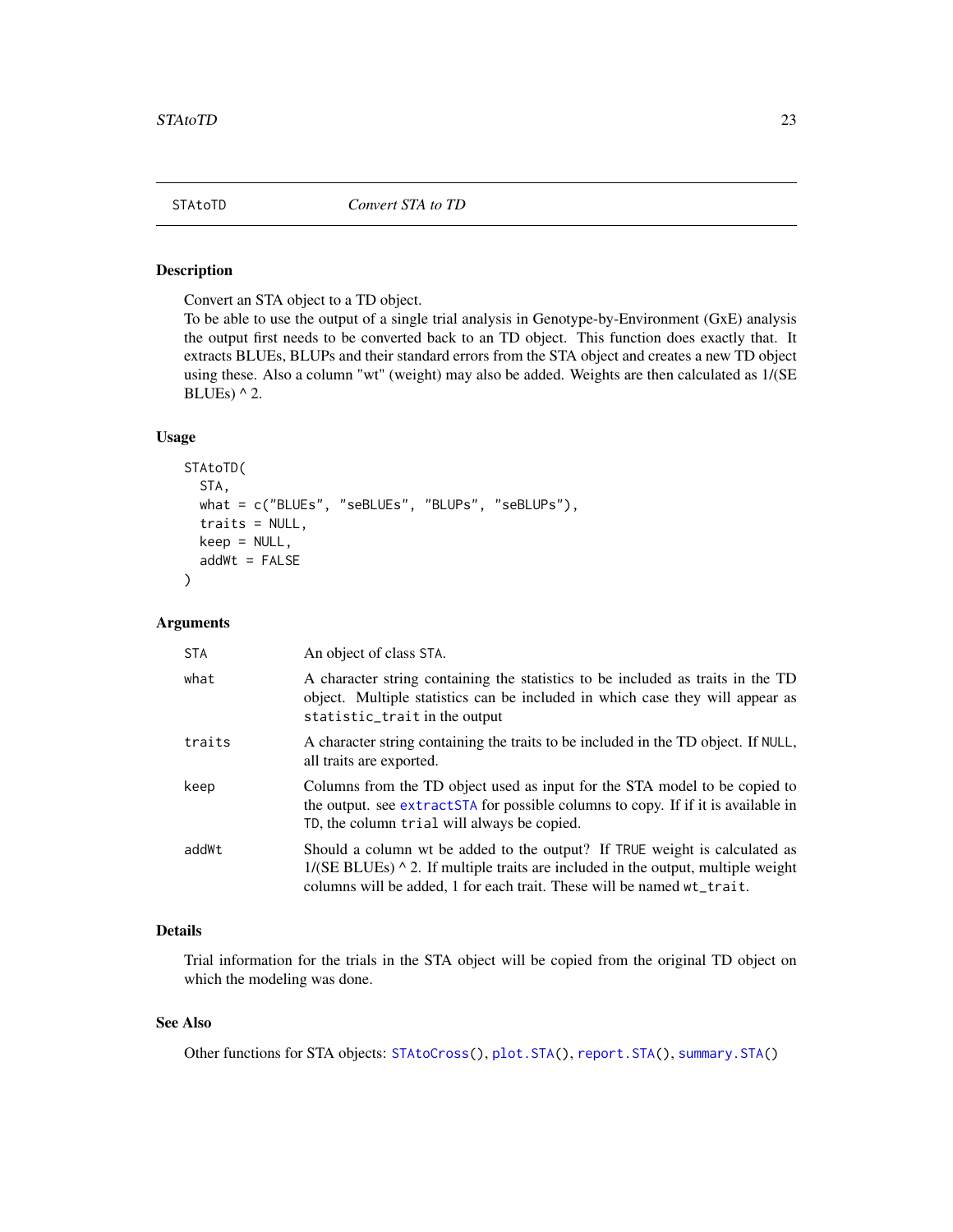# Examples

```
## Fit model using SpATS.
myModel <- fitTD(TD = TDHeat05, design = "res.rowcol", traits = "yield",
                what = "fixed")## Create TD object from the fitted model with BLUEs and standard errors.
myTD <- STAtoTD(myModel, what = c("BLUEs", "seBLUEs"))
## Add a weight column in the output.
myTDWt <- STAtoTD(myModel, what = c("BLUEs", "seBLUEs"), addWt = TRUE)
```
<span id="page-23-1"></span>summary.STA *Summarizing objects of class* STA

# Description

summary method for class STA.

# Usage

```
## S3 method for class 'STA'
summary(
 object,
  trials = NULL,
 trait = NULL,
 nBest = 20,
  sortBy = NULL,naLast = TRUE,
 decreasing = TRUE,
  ...
```
)

### Arguments

| object | An object of class STA.                                                                                                                                                                                                                                                                             |
|--------|-----------------------------------------------------------------------------------------------------------------------------------------------------------------------------------------------------------------------------------------------------------------------------------------------------|
| trials | A character vector indicating the trial to summarize. If trial = NULL a sum-<br>mary is made of all trials in the STA object. If a single trial is selected a full<br>summary for this trial is created. For multiple trials a summary table with the<br>most important and statistics is returned. |
| trait  | A character string indicating the trait to summarize. If trait = NULL and only<br>one trait is modeled, this trait is summarized.                                                                                                                                                                   |
| nBest  | An integer indicating the number of the best genotypes (sorted by either BLUEs<br>or BLUPs) to print. If NA, all genotypes will be printed.                                                                                                                                                         |
| sortBy | A character string specifying how the genotypes will be sorted. Either "BLUEs",<br>"BLUPs" or NA (i.e. no sorting).                                                                                                                                                                                 |

<span id="page-23-0"></span>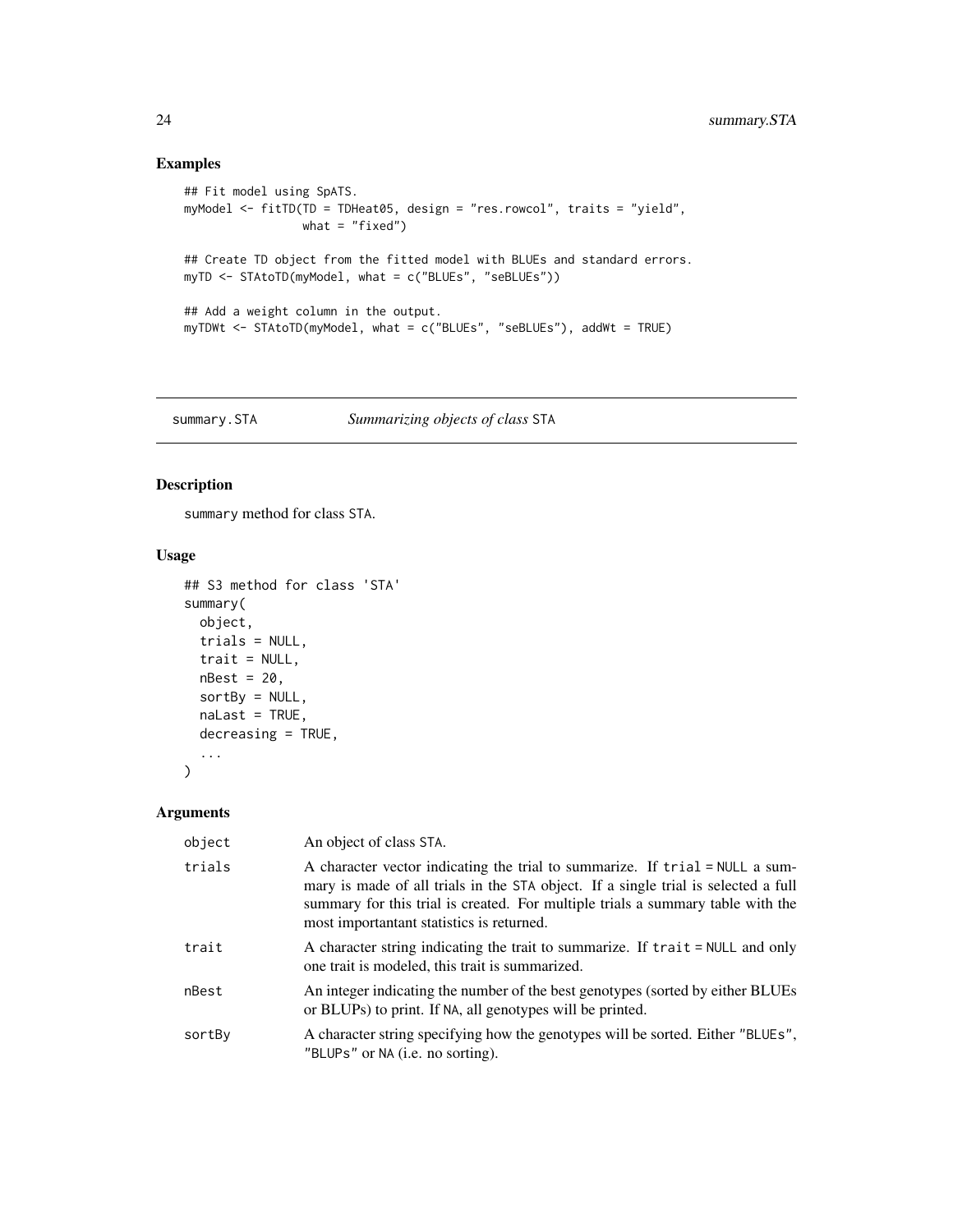# <span id="page-24-0"></span>summary.TD 25

| naLast            | Should missing values in the data be put last when sorting? |
|-------------------|-------------------------------------------------------------|
| decreasing        | Should the sort order be decreasing?                        |
| $\cdot\cdot\cdot$ | Further arguments - not used.                               |

# See Also

Other functions for STA objects: [STAtoCross\(](#page-20-1)), [STAtoTD\(](#page-22-1)), [plot.STA\(](#page-13-1)), [report.STA\(](#page-19-1))

# Examples

```
## Run a single trait analysis using SpATS.
myModel <- fitTD(TD = TDHeat05, design = "res.rowcol", traits = "yield")
## Print a summary of the fitted model.
summary(myModel)
```
# <span id="page-24-1"></span>summary.TD *Summarizing objects of class* TD

# Description

summary method for class TD.

#### Usage

```
## S3 method for class 'TD'
summary(
 object,
  ...,
 trial = names(object),
 traits,
 groupBy = NULL,what = if (!is.null(groupBy)) { c("nObs", "mean", "sd") } else { c("nObs",
   "nMiss", "mean", "median", "min", "max", "firstQ", "thirdQ", "var") }
\mathcal{L}
```
#### Arguments

| object   | An object of class TD.                                                                                                |
|----------|-----------------------------------------------------------------------------------------------------------------------|
| $\cdots$ | Further arguments - currently not used.                                                                               |
| trial    | A character string specifying the trial to be summarized.                                                             |
| traits   | A character vector specifying the traits to be summarized.                                                            |
| groupBy  | A character string specifying a column in TD by which the summary should be<br>grouped. If NULL, no grouping is done. |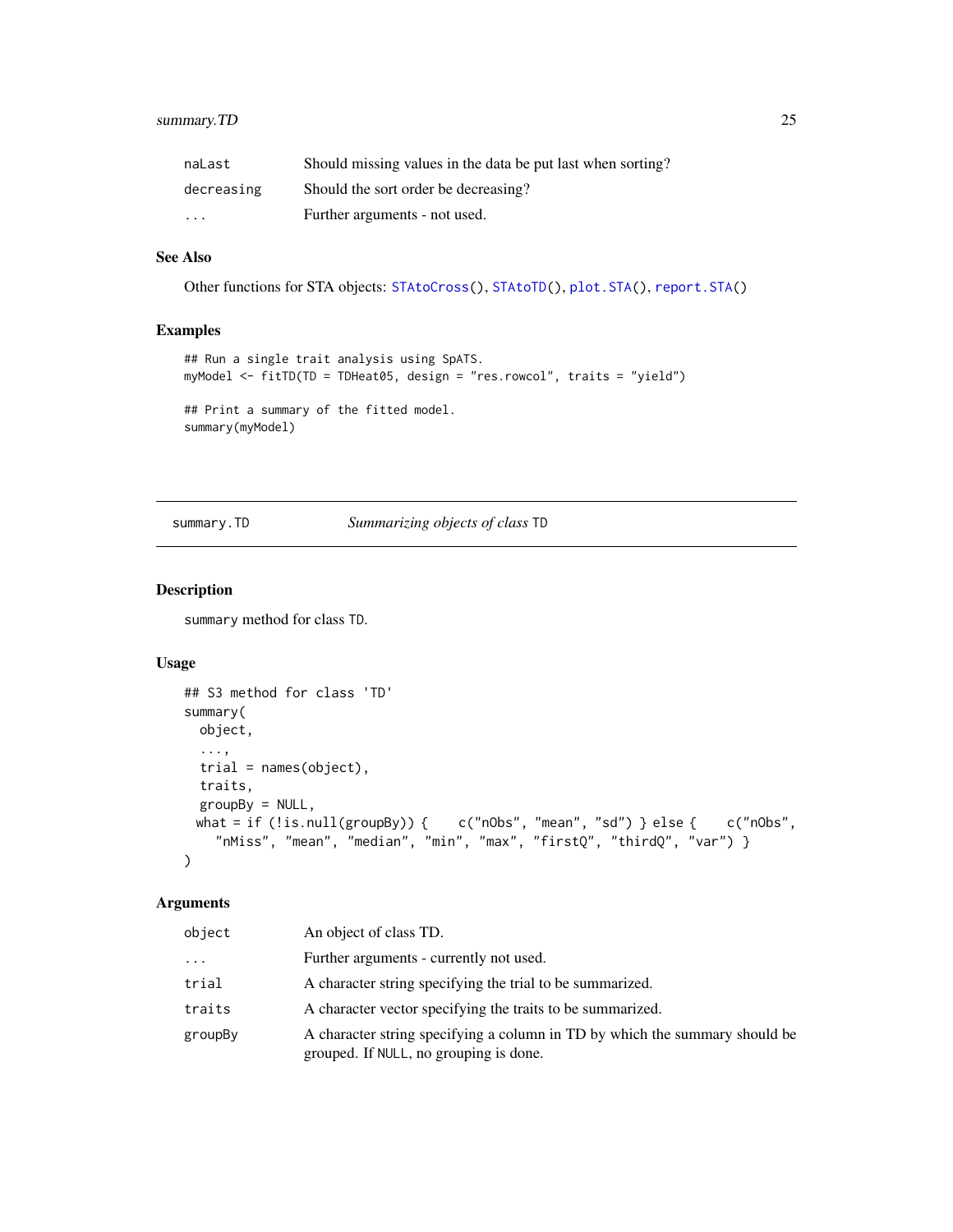<span id="page-25-0"></span>

| what | A character vector indicating which summary statistics should be computed. If<br>what $=$ "all", all available statistics are computed.<br>Possible options are: |
|------|------------------------------------------------------------------------------------------------------------------------------------------------------------------|
|      | <b>nVals</b> The number of values, i.e. non-missing + missing values.                                                                                            |
|      | <b>nObs</b> The number of non-missing observations.                                                                                                              |
|      | <b>nMiss</b> The number of missing values.                                                                                                                       |
|      | mean The mean.                                                                                                                                                   |
|      | median The median.                                                                                                                                               |
|      | min The minimum.                                                                                                                                                 |
|      | max The maximum.                                                                                                                                                 |
|      | range The range (maximum - minimum).                                                                                                                             |
|      | firstQ The first (25pct) quantile.                                                                                                                               |
|      | <b>third Q</b> The third $(75pct)$ quantile.                                                                                                                     |
|      | sd The standard deviation.                                                                                                                                       |
|      | seMean The standard error of mean.                                                                                                                               |
|      | var The variance.                                                                                                                                                |
|      | seVar The standard error of variance.                                                                                                                            |
|      | CV The coefficient of variation.                                                                                                                                 |
|      | sum The sum.                                                                                                                                                     |
|      | sumSq The sum of squares.                                                                                                                                        |
|      | uncorSumSq The uncorrected sum of squares.                                                                                                                       |
|      | skew The skewness.                                                                                                                                               |
|      | seSkew The standard error of the skewness.                                                                                                                       |
|      | <b>kurt</b> The kurtosis.                                                                                                                                        |
|      | <b>seKurt</b> The standard error of the kurtosis.                                                                                                                |
|      | all All summary statistics.                                                                                                                                      |
|      |                                                                                                                                                                  |

# Value

A table containing the selected summary statistics.

# See Also

Other functions for TD objects: [TD](#page-26-1), [getMeta\(](#page-10-2)), [plot.TD\(](#page-15-1))

# Examples

```
## Summarize TDHeat05.
summary(TDHeat05, traits = "yield")
## Summarize TDHeat05 grouping by repId.
summary(TDHeat05, traits = "yield", groupBy = "repId")
```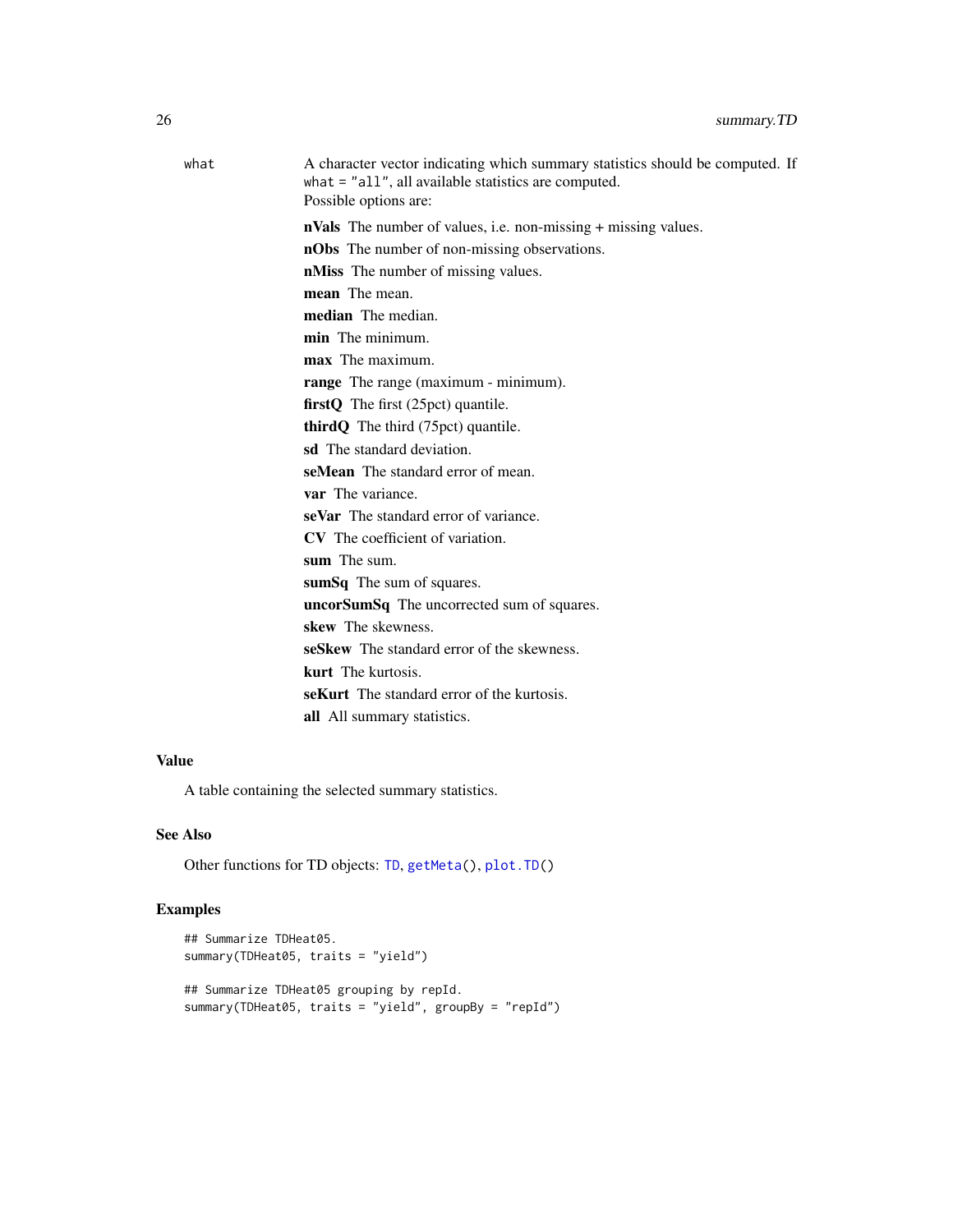#### <span id="page-26-1"></span><span id="page-26-0"></span>**Description**

#### createTD

Function for creating objects of S3 class TD (Trial Data). The function converts a data.frame to an object of class TD in the following steps:

- Check input data
- Rename columns to default column names default column names: genotype, trial, loc, year, repId, subBlock, rowCoord, colCoord, rowId, colId, checkId
- Convert column types to default column types rowCoord and colCoord are converted to numeric columns, all other renamed columns to factor columns. Columns other than the default columns, e.g. traits or other covariates will be included in the output unchanged.
- Split input data by trial each trial in the input data will become a list item in the output.
- Add meta data the trial meta data are added as attributes to the different output items. The function parameters starting with "tr" provide the meta data. Their values will be recycled if needed, so by setting a single "trDesign", all trials will get the same design. For trLat, trLong, trDesign and trDate a column in data that contains the information can be specified as well. The meta data can be changed later on using getMeta and setMeta

#### addTD

Function for adding extra trial data to an existing object of class TD. The data for the new trials will be added after the data for existing trials. It is possible to add data for an already existing trial, but this will cause multiple items in the output with identical names, which might cause problems later on in the analysis. Therefore a warning will be issued in this case.

#### dropTD

Function for removing data for selected trials from an existing object of class TD.

[summary.TD](#page-24-1) and [plot.TD](#page-15-1) methods are available.

#### Usage

```
createTD(
  data,
  genotype = NULL,
  trial = NULL,loc = NULL,year = NULL,repId = NULL,subBlock = NULL,
  plotId = NULL,rowCoord = NULL,
  colCoord = NULL,
```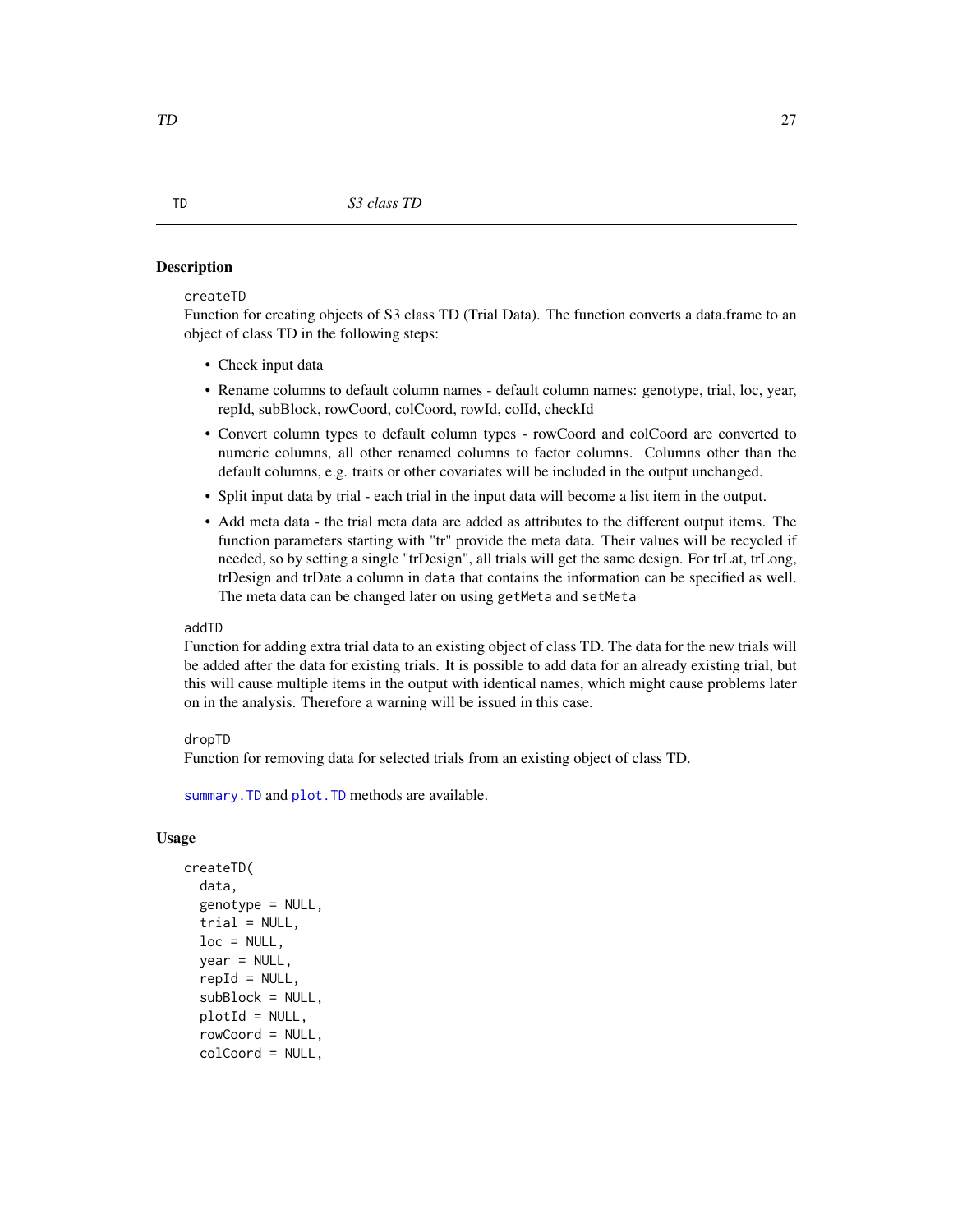```
rowId = rowCoord,
  colId = colCoord,
  checkId = NULL,trLocation = NULL,
  trDate = NULL,
  trDesign = NULL,
  trLat = NULL,trLong = NULL,
  trPlWidth = NULL,
  trPlLength = NULL
\mathcal{L}addTD(
 TD,
 data,
  genotype = NULL,
  trial = NULL,
  loc = NULL,year = NULL,
  repId = NULL,subBlock = NULL,
 plotId = NULL,rowCoord = NULL,
  colCoord = NULL,
  rowId = rowCoord,
  colId = colCoord,
  checkId = NULL,trLocation = NULL,
  trDate = NULL,
  trDesign = NULL,
  trLat = NULL,trLong = NULL,
  trPlWidth = NULL,trPlLength = NULL
\mathcal{L}
```

```
dropTD(TD, rmTrials)
```
# Arguments

| data            | A data frame containing trial data with at least a column for genotype. The<br>data frame should be in a wide format, <i>i.e.</i> all available phenotypic data should<br>be in a separate column within the data.frame. |
|-----------------|--------------------------------------------------------------------------------------------------------------------------------------------------------------------------------------------------------------------------|
| genotype        | An optional character string indicating the column in data that contains geno-<br>types.                                                                                                                                 |
| trial           | An optional character string indicating the column in data that contains trials.                                                                                                                                         |
| 1 <sub>oc</sub> | An optional character string indicating the column in data that contains trial<br>locations.                                                                                                                             |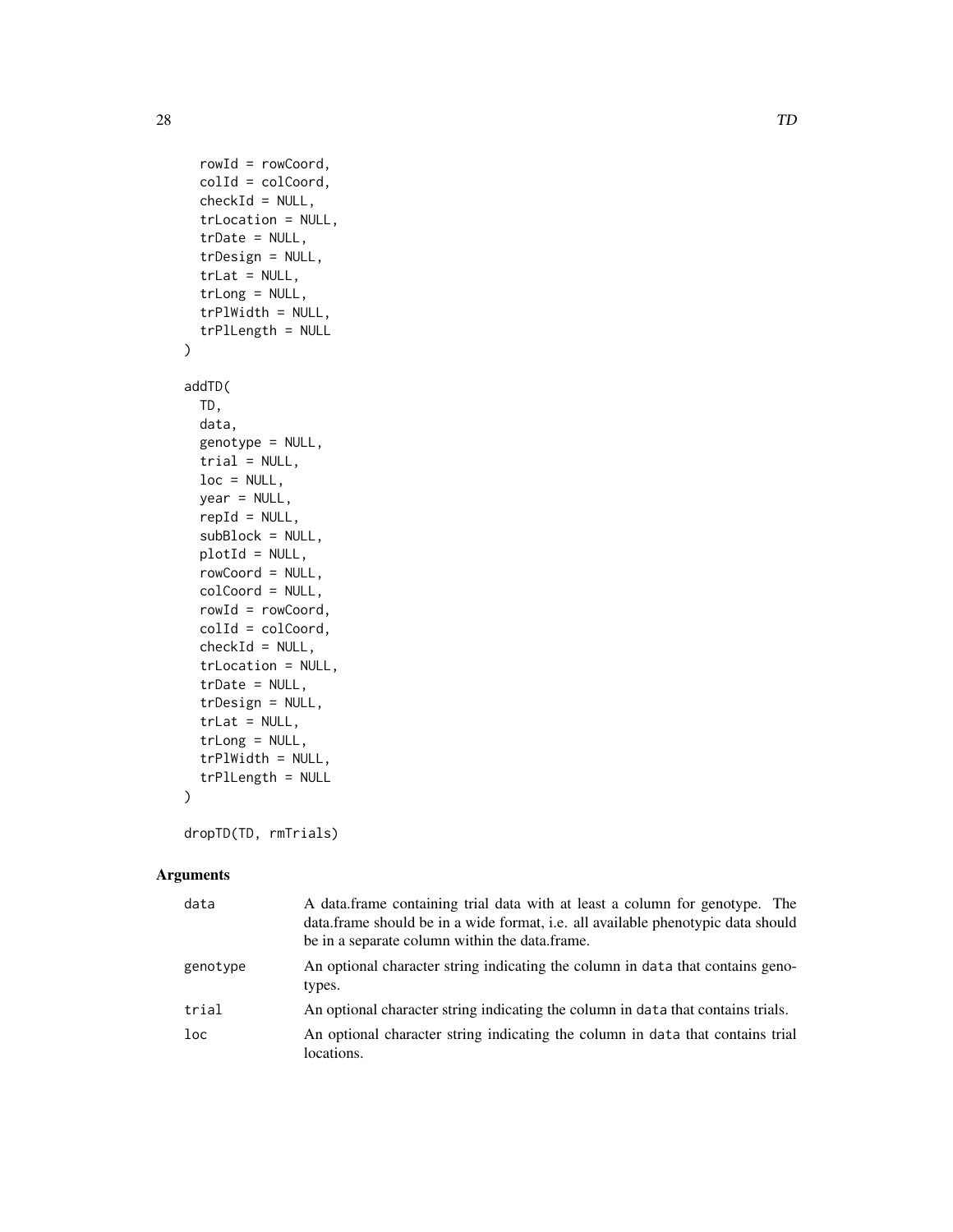| year       | An optional character string indicating the column in data that contains years.                                                                                                                                                                                                                                                                                                                                           |
|------------|---------------------------------------------------------------------------------------------------------------------------------------------------------------------------------------------------------------------------------------------------------------------------------------------------------------------------------------------------------------------------------------------------------------------------|
| repId      | An optional character string indicating the column in data that contains repli-<br>cates.                                                                                                                                                                                                                                                                                                                                 |
| subBlock   | An optional character string indicating the column in data that contains sub<br>blocks.                                                                                                                                                                                                                                                                                                                                   |
| plotId     | An optional character string indicating the column in data that contains plots.<br>This column will be combined with trial to a single output factor.                                                                                                                                                                                                                                                                     |
| rowCoord   | An optional character string indicating the column in data that contains the row<br>coordinates.                                                                                                                                                                                                                                                                                                                          |
| colCoord   | An optional character string indicating the column in data that contains the<br>column coordinates.                                                                                                                                                                                                                                                                                                                       |
| rowId      | An optional character string indicating the column in data that contains field<br>rows. If not supplied, this is assumed to be the same as rowCoord.                                                                                                                                                                                                                                                                      |
| colId      | An optional character string indicating the column in data that contains field<br>columns. If not supplied, this is assumed to be the same as colCoord.                                                                                                                                                                                                                                                                   |
| checkId    | An optional character string indicating the column in data that contains the<br>check IDs.                                                                                                                                                                                                                                                                                                                                |
| trLocation | An optional character vector indicating the locations of the trials. This will be<br>used as default names when creating plots and summaries. If no locations are<br>provided, first the column loc is considered. If this contains one unique value<br>for a trial this is used as trLocation. Otherwise the trial name is used.                                                                                         |
| trDate     | An optional character string indicating the column in data that contains the date<br>of the trial or a date vector indicating the dates of the trials.                                                                                                                                                                                                                                                                    |
| trDesign   | An optional character string indicating the column in data that contains the de-<br>sign of the trial or a character vector indicating the designs of the trials. Either<br>"none" (no (known) design), " ibd" (incomplete-block design), "res.ibd" (re-<br>solvable incomplete-block design), "rcbd" (randomized complete block design),<br>"rowcol" (row-column design) or "res.rowcol" (resolvable row-column design). |
| trLat      | An optional character string indicating the column in data that contains the<br>latitude of the trial or a numerical vector indicating the latitudes of the trials on<br>a scale of $-90$ to 90.                                                                                                                                                                                                                          |
| trLong     | An optional character string indicating the column in data that contains the<br>latitude of the trial or a numerical vector indicating the longitudes of the trials<br>on a scale of $-180$ to 180.                                                                                                                                                                                                                       |
| trPlWidth  | An optional positive numerical vector indicating the widths of the plots.                                                                                                                                                                                                                                                                                                                                                 |
| trPlLength | An optional positive numerical vector indicating the lengths of the plots.                                                                                                                                                                                                                                                                                                                                                |
| TD         | An object of class TD which should be modified.                                                                                                                                                                                                                                                                                                                                                                           |
| rmTrials   | A character vector of trials that should be removed.                                                                                                                                                                                                                                                                                                                                                                      |

# Value

An object of class TD, a list of data.frames with renamed columns and an attribute renamedCols containing an overview of renamed columns. For each unique value of trial, the output has a data.frame in the list with the same name as the trial. These data.frames have attributes containing the metadata for the corresponding trial. If there is no column for trial, the list will contain one item named after the input data.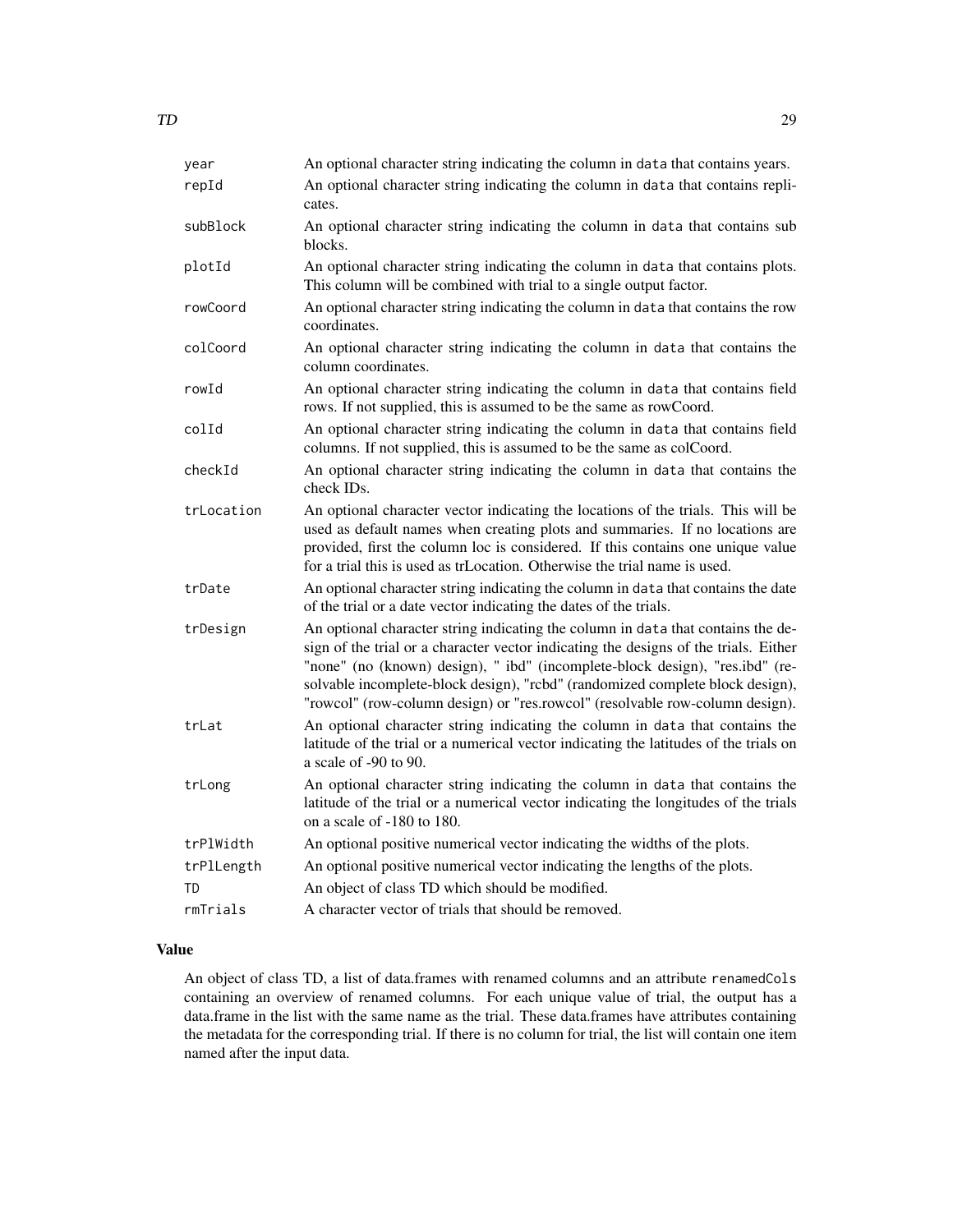#### See Also

Other functions for TD objects: [getMeta\(](#page-10-2)), [plot.TD\(](#page-15-1)), [summary.TD\(](#page-24-1))

#### Examples

```
## Create a data.frame to be converted to TD object.
## The data consists of genotype, trial, row and column information and
## two traits, yield and flowering time.
datT1 <- data.frame(geno = paste0("G", 1:10), tr = "T1",row = rep(1:5, each = 2), col = rep(1:2, times = 5),yield = 1:10, flowering = 3:12)
## Convert data.frame to TD object.
TDT1 <- createTD(data = datT1, genotype = "geno", trial = "tr",
                 rowCoord = "row", colCoord = "col")
## Create a second data.frame similar to the first with data for a second trial.
datT2 <- data.frame(geno = paste0("G", 1:10), tr = "T2",
                    row = rep(1:2, each = 5), col = rep(1:5, times = 2),yield = 10:1, flowering = 12:3)
## Add this data to the TD object created above.
TDTot \le - addTD(TD = TDT1, data = datT2, genotype = "geno", trial = "tr",
               rowCoord = "row", colCoord = "col")
## Drop the data for the first trial from the object.
TDT2 <- dropTD(TD = TDTot, rmTrials = "T1")
```
TDHeat05 *Field data for a wheat experiment in Mexico*

#### Description

A dataset converted to a TD object containing raw plot data for one trial from a series of wheat trials conducted in Mexico by CIMMYT. The different trials took place under different regimes of irrigation and temperature, there were 4 trials across two years, labelled as DRIP05, HEAT05, HEAT06 and IRRI06. The TD object only contains the data for HEAT05. Within each trial, a set of 167 progeny of a RIL (Recombinant Inbred Line; 8 generations) population were tested alongside the population parents (Seri and Babax). A lattice design with two replicates was used for each trial. In the first replicate the entries were not randomized, as they were considered to be a random selection from a population.

#### Usage

TDHeat05

<span id="page-29-0"></span>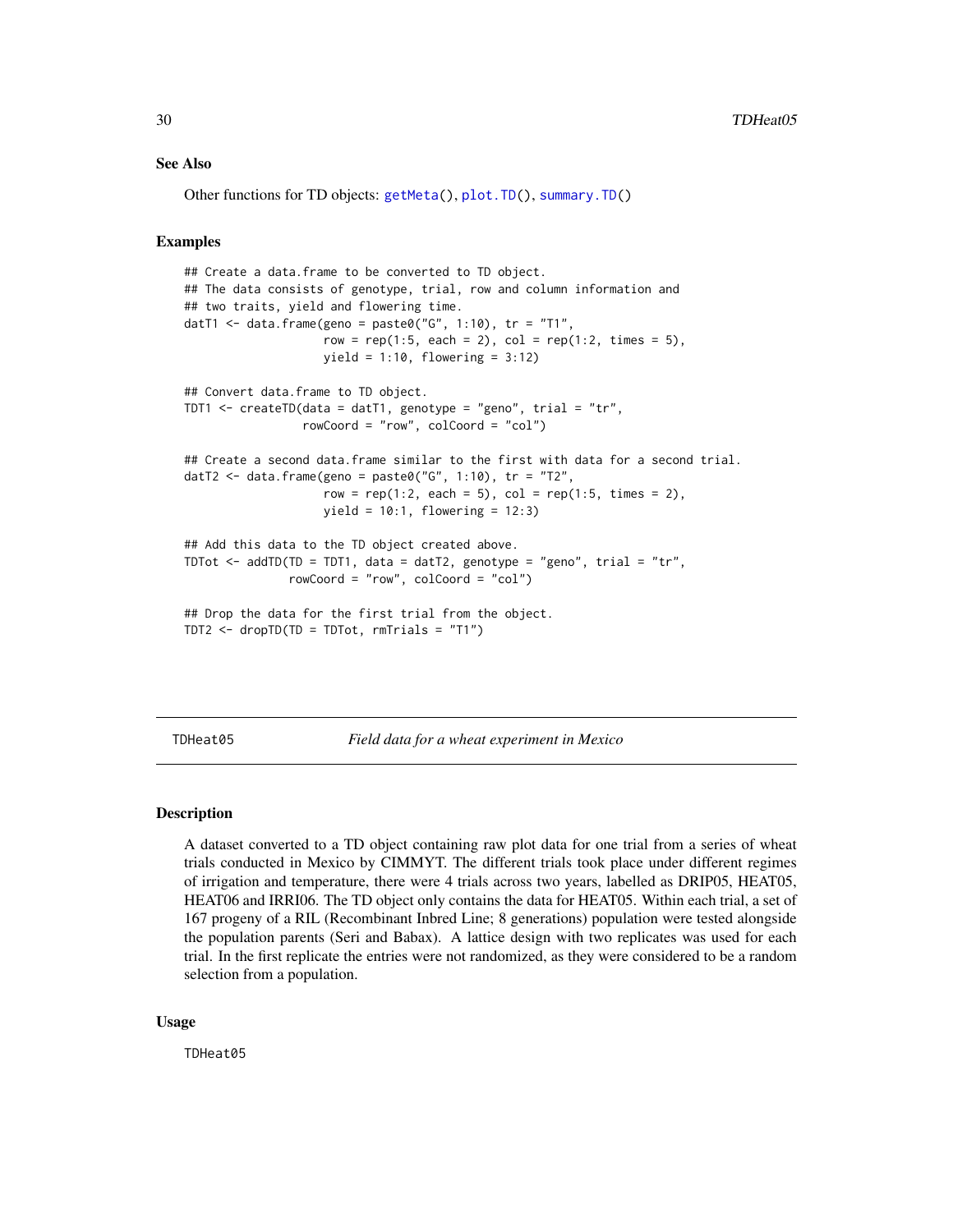#### <span id="page-30-0"></span>TDMaize 31

#### Format

A TD object, a list containing a data.frame with the following columns:

trial trial, a combination of watering regime, year and nitrogen treatment

genotype genotype

Plot plot number in the field

repId replicate

subBlock block id

rowId row within the field (as factor)

colId column within the field (as factor)

yield yield in grams per square meter

rowCoord row within the field (as numerical value)

colCoord column within the field (as numerical value)

TDMaize *Field data for a maize experiment in Tlaltizapan, Mexico*

#### Description

A dataset converted into a TD object containing data corresponding to an F2 maize reference population from CIMMYT maize drought breeding program, which was derived from the cross of a drought-tolerant line (P1) with a drought susceptible line (P2) as described in detail by Ribaut et al. (1996, 1997).

DNA from 211 F2 plants was extracted to produce information for 132 co-dominant markers on 10 linkage groups. Phenotypic evaluations were performed on 211 F2:3 families, each one derived from an original F2 plant. The families were evaluated under different water and nitrogen regimes during 1992, 1994 and 1996. In the winter of 1992 three water regimes were imposed on the trials: well watered (WW), intermediate stress (IS) and severe stress (SS). In the winter of 1994, only the IS and SS trials were available. Nitrogen availability varied in the 1996 trials, with two low nitrogen treatments (LN, in winter and summer) and one high-nitrogen treatment (HN in summer). In each of the trials, five traits were evaluated but only grain yield is included in the data.

#### Usage

TDMaize

# Format

A TD object, a list containing 8 data.frames, each with the following columns:

trial trial, a combination of watering regime, year and nitrogen treatment

genotype genotype

yld grain yield in tons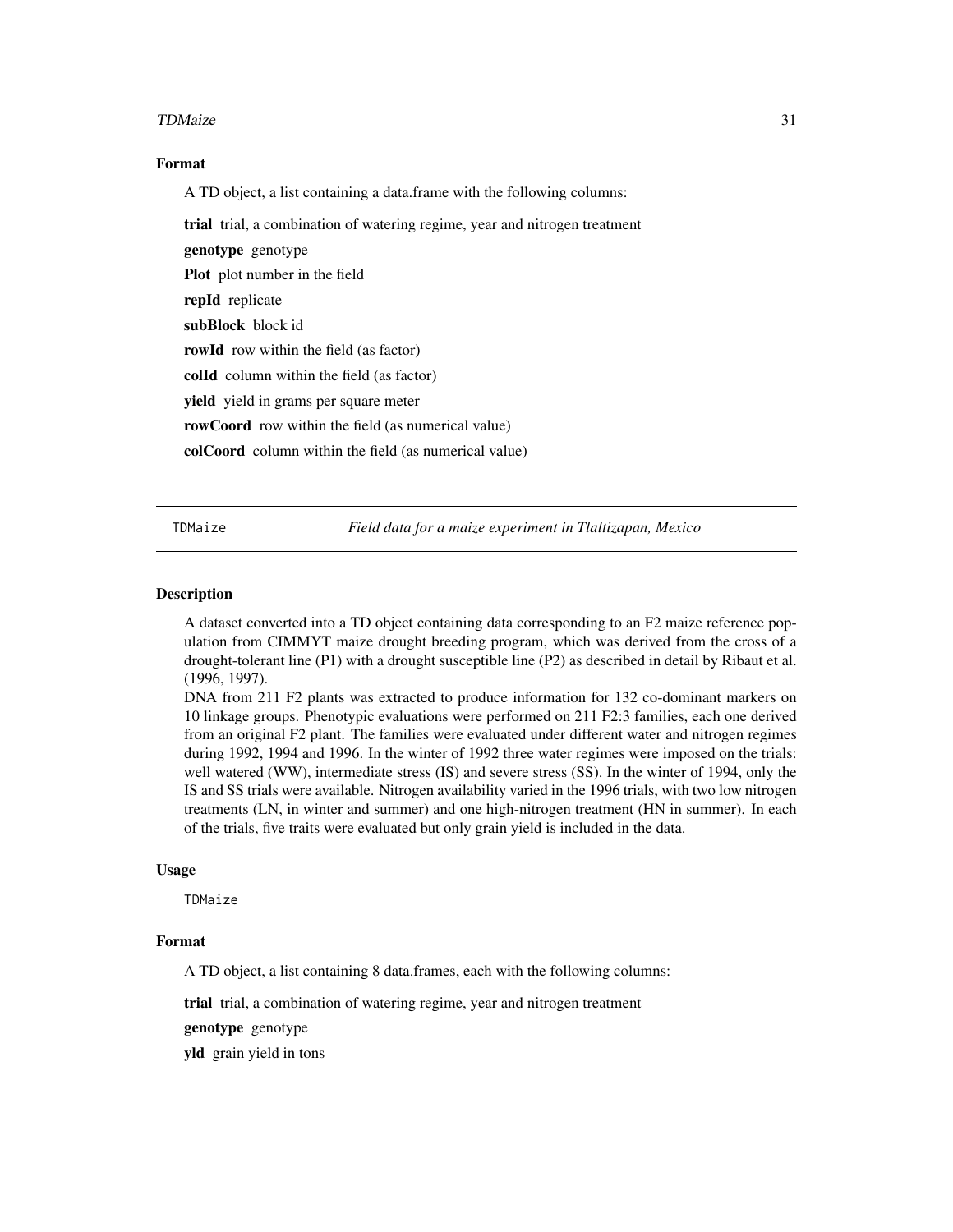#### <span id="page-31-0"></span>Source

<https://link.springer.com/article/10.1007/BF00221905>

#### References

Ribaut JM, Hoisington DA, Deutsch JA, Jiang C, Gonzalez de Leon D (1996) Identification of quantitative trait loci under drought conditions in tropical maize.1. Flowering parameters and the anthesis-silking interval. Theor Appl Genet 92:905–914

Ribaut JM, Jiang C, Gonzalez de Leon D, Edmeades GO, Hoisington DA (1997) Identification of quantitative trait loci under drought conditions in tropical maize.2. Yield components and markerassisted selection strategies. Theor Appl Genet 94:887–896

wheatChl *Field data for a wheat experiment in Chili*

# Description

A dataset containing field data from an experiment with wheat in Chili described in detail by Lado (2013). The experiment was performed in 2 locations in Chili with 2 different drought regimes in 2011 and 2012 for the first location and 1 trial in 2012 for the second location. For 384 genotypes 4 traits were measured in 2011 but in 2012 only grain yield was measured.

#### Usage

wheatChl

#### Format

A data.frame with 4000 rows and 11 columns:

rep replicate

bl block id

trt genotype

row row within the field

col column within the field

DH Days to Heading, the number of days from sowing till 50\ the spikes emerged

GY Grain Yield, in tons

NKS Number of Kernels per Spike, calculated from 25 randomly selected spikes per plot

TKW Thousand Kernel Weight, in grams, calculated from 25 randomly selected spikes per plot

trial trial, a combination of location and year

year year

### Source

<https://www.g3journal.org/content/3/12/2105/>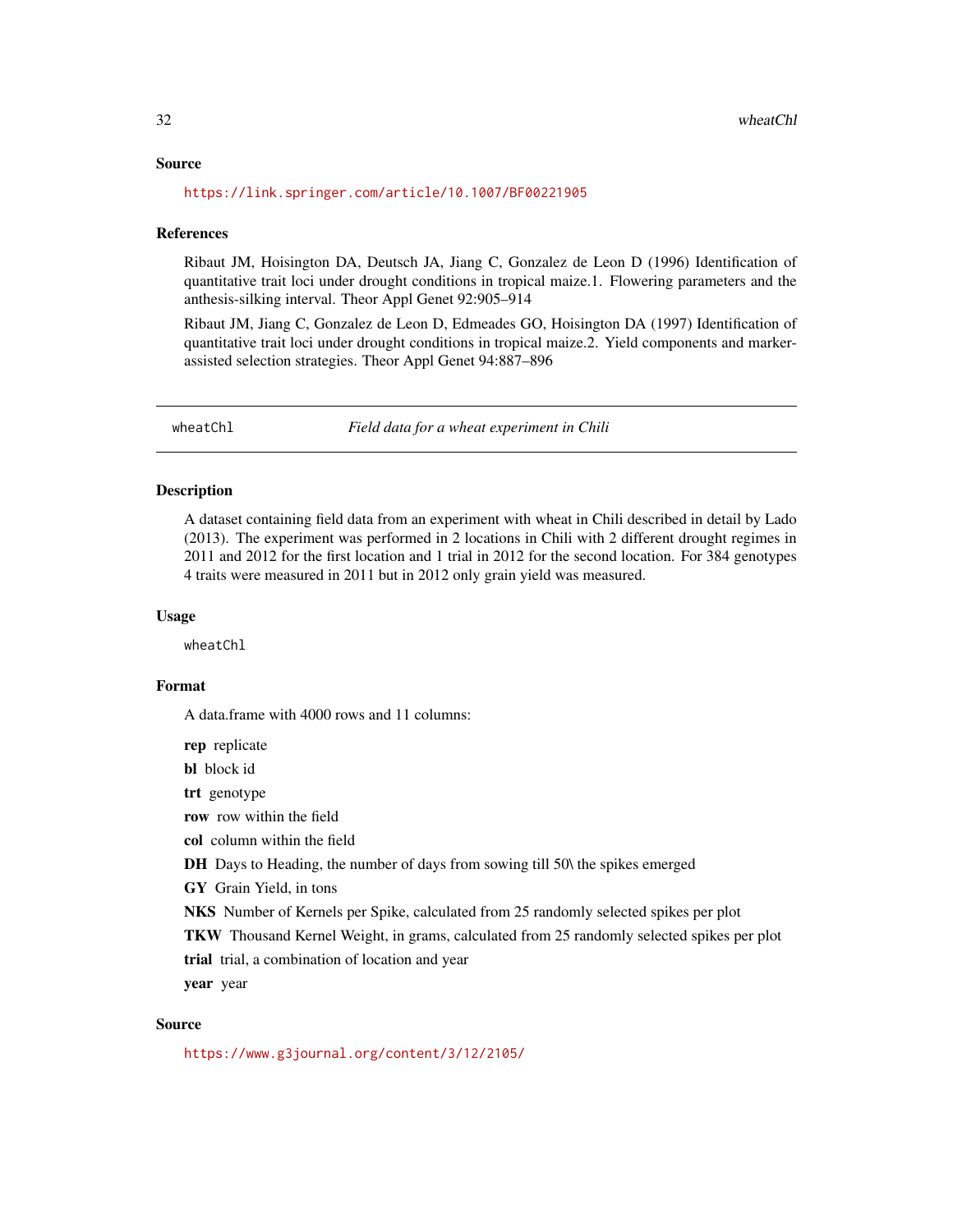#### wheatChl 33

# References

Lado, Bettina, Ivan Matus, Alejandra Rodríguez, Luis Inostroza, Jesse Poland, François Belzile, Alejandro del Pozo, Martín Quincke, Marina Castro, and Jarislav von Zitzewitz. 2013. "Increased Genomic Prediction Accuracy in Wheat Breeding Through Spatial Adjustment of Field Trial Data." G3: Genes|Genomes|Genetics 3 (12): 2105–14. doi:10.1534/g3.113.007807.